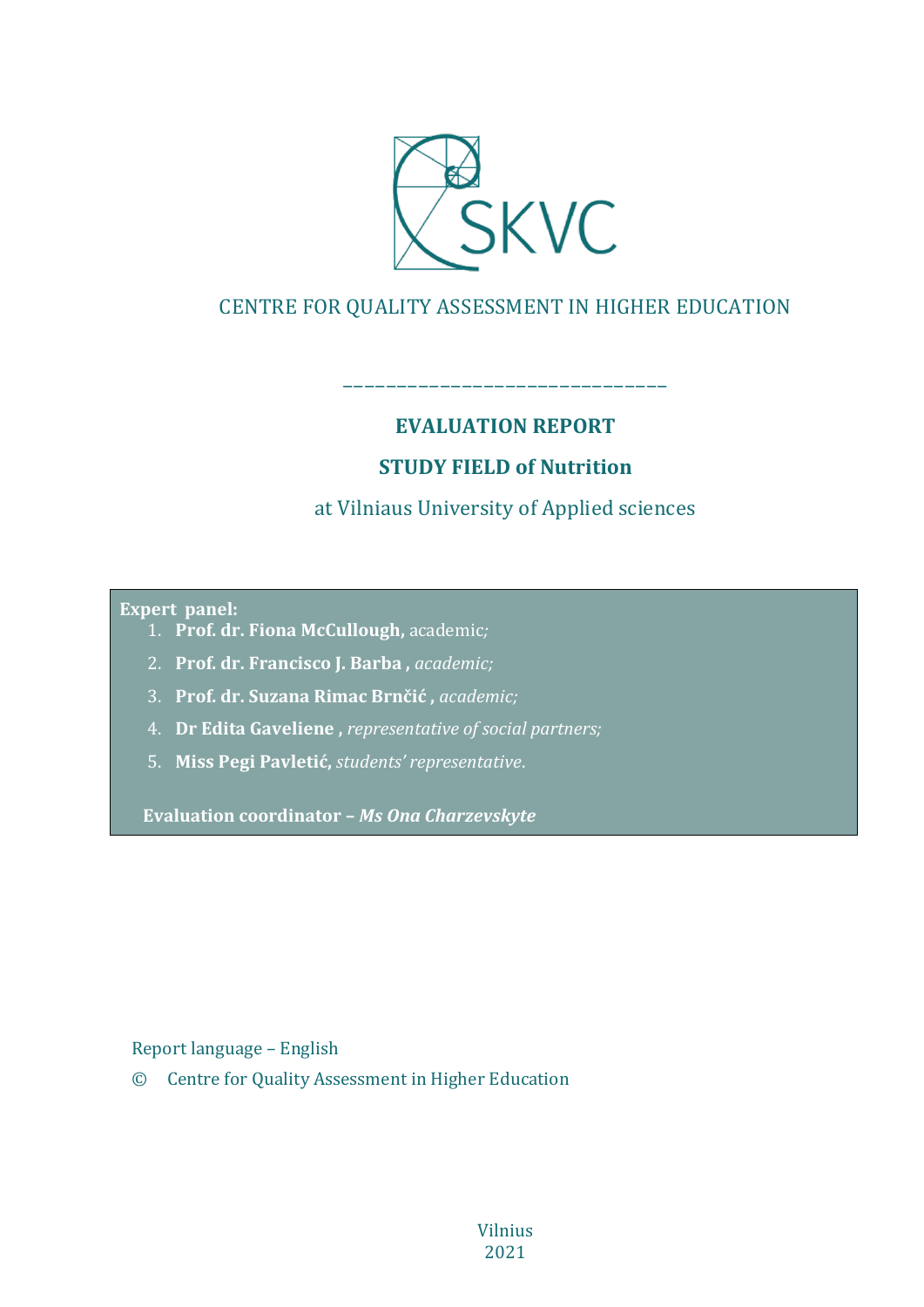# **Study Field Data**

| Title of the study programme                                | <b>Dietetics</b>                                                         |
|-------------------------------------------------------------|--------------------------------------------------------------------------|
| State code                                                  | 6531GX014                                                                |
| Type of studies                                             | <b>Higher Education College Studies</b>                                  |
| Cycle of studies                                            | First                                                                    |
| Mode of study and duration (in<br>years)                    | Full-time Studies (3 years)                                              |
| <b>Credit volume</b>                                        | 180                                                                      |
| Qualification degree and (or)<br>professional qualification | Professional Bachelor of Health Sciences<br>/ Qualification of Dietitian |
| Language of instruction                                     | Lithuanian                                                               |
| Minimum education required                                  | <b>Secondary Education</b>                                               |
| Registration date of the study<br>programme                 | 26-06-2002                                                               |

–––––––––––––––––––––––––––––––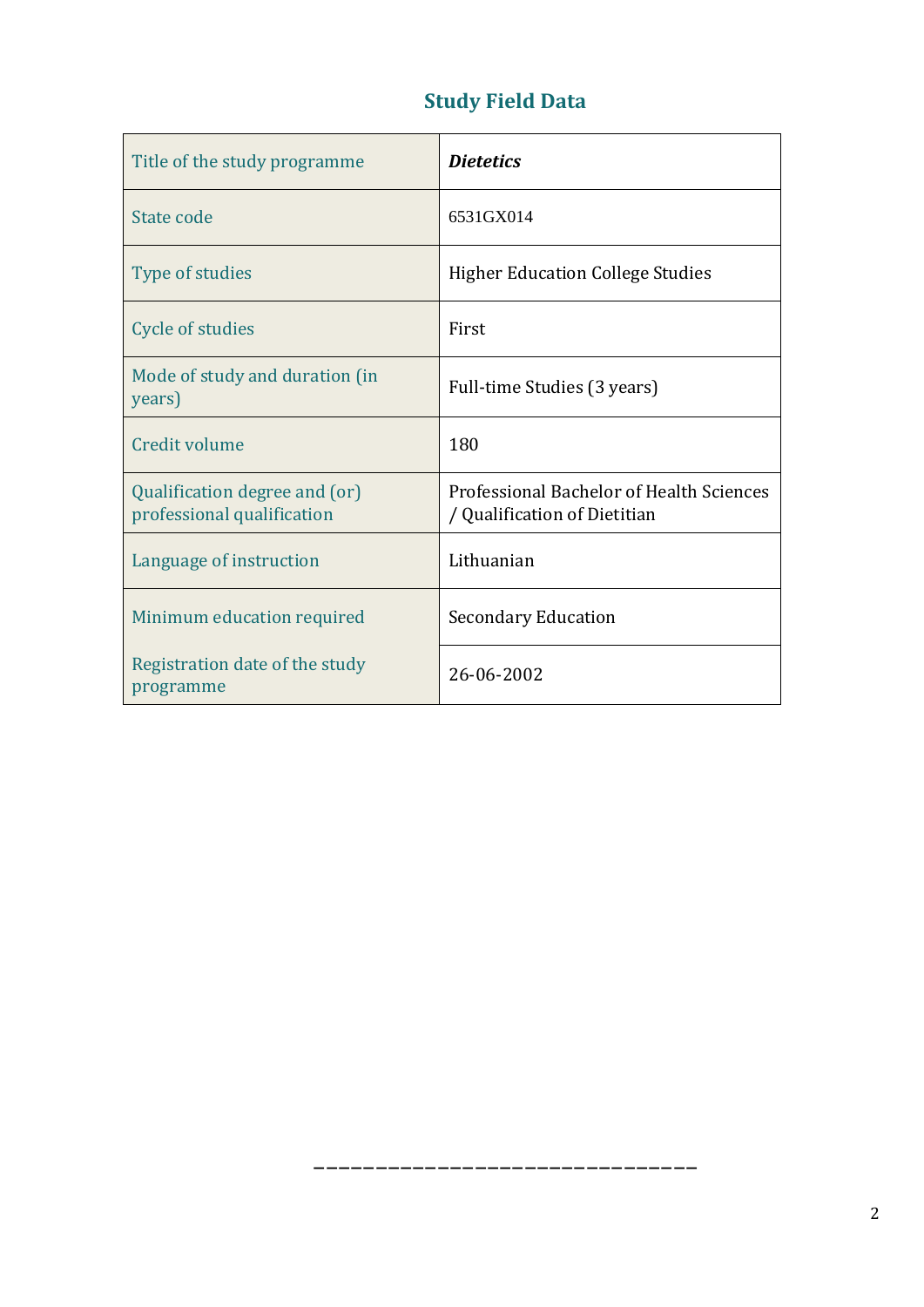# **CONTENTS**

| I. INTRODUCTION                                                                              | 4              |
|----------------------------------------------------------------------------------------------|----------------|
| 1.1. BACKGROUND OF THE EVALUATION PROCESS                                                    | 4              |
| 1.2. EXPERT PANEL                                                                            | 4              |
| 1.3. GENERAL INFORMATION                                                                     | 5              |
| 1.4. BACKGROUND OF THE STUDY FIELD/STUDY FIELD POSITION/STATUS AND SIGNIFICANCE IN THE HEI 5 |                |
| II. GENERAL ASSESSMENT                                                                       | 6              |
| <b>III. STUDY FIELD ANALYSIS</b>                                                             | $\overline{7}$ |
| 3.1. INTENDED AND ACHIEVED LEARNING OUTCOMES AND CURRICULUM                                  | $\overline{7}$ |
| 3.2. LINKS BETWEEN SCIENCE (ART) AND STUDIES                                                 | 11             |
| 3.3. STUDENT ADMISSION AND SUPPORT                                                           | 12             |
| 3.4. TEACHING AND LEARNING, STUDENT PERFORMANCE AND GRADUATE EMPLOYMENT                      | 15             |
| 3.5. TEACHING STAFF                                                                          | 18             |
| 3.6. LEARNING FACILITIES AND RESOURCES                                                       | 20             |
| 3.7. STUDY QUALITY MANAGEMENT AND PUBLIC INFORMATION                                         | 21             |
| IV. EXAMPLES OF EXCELLENCE                                                                   | 24             |
| V. RECOMMENDATIONS                                                                           | 25             |
| <b>VI. SUMMARY</b>                                                                           | 26             |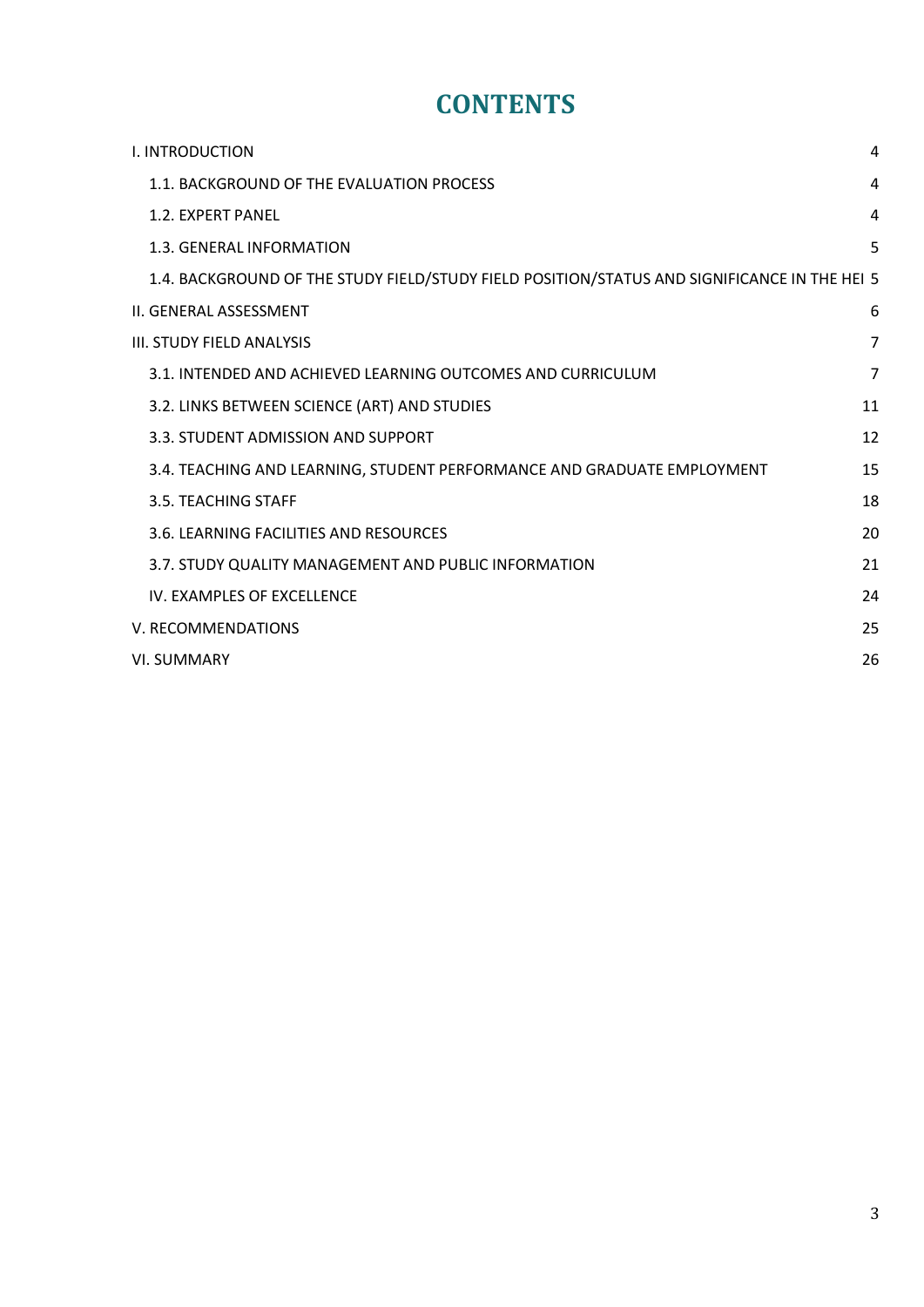# **I. INTRODUCTION**

# **1.1. BACKGROUND OF THE EVALUATION PROCESS**

<span id="page-3-1"></span><span id="page-3-0"></span>The evaluation of study fields is based on the Methodology of External Evaluation of Study Fields approved by the Director of the Centre for Quality Assessment in Higher Education (hereafter – SKVC) 31 December 2019 Order [No. V-149.](https://www.skvc.lt/uploads/lawacts/docs/352_67a9ef6994827300f90385d1fdd321f1.pdf)

The evaluation is intended to help higher education institutions to constantly improve their study process and to inform the public about the quality of studies.

The evaluation process consists of the main following stages: *1) self-evaluation and selfevaluation report prepared by Higher Education Institution (hereafter – HEI); 2) site visit of the expert panel to the higher education institution; 3) production of the external evaluation report (EER) by the expert panel and its publication; 4) follow-up activities.* 

On the basis of this external evaluation report of the study field SKVC takes a decision to accredit study field either for 7 years or for 3 years. If the field evaluation is negative then the study field is not accredited.

The study field and cycle are **accredited for 7 years** if all evaluation areas are evaluated as exceptional (5 points), very good (4 points) or good (3 points).

The study field and cycle are **accredited for 3 years** if one of the evaluation areas was evaluated as satisfactory (2 points).

The study field and cycle are **not accredited** if at least one of evaluation areas was evaluated as unsatisfactory (1 point).

# **1.2. EXPERT PANEL**

<span id="page-3-2"></span>The expert panel was assigned according to the Experts Selection Procedure (hereinafter referred to as the Procedure) as approved by the Director of Centre for Quality Assessment in Higher Education on 31 December 2019 [Order No. V-149.](https://www.skvc.lt/uploads/lawacts/docs/349_3c24730602f3906bb3af174e1e94badb.pdf) The site visit to the HEI was conducted by the panel on *10 May, 2021.*

**Prof. dr. Fiona McCullough, University of Nottingham. United Kingdom Prof. dr. Francisco J. Barba, University of Valencia, Spain Prof. dr. Suzana Rimac Brnčić, University of Zagreb, Croatia Prof dr. Edita Gaveline, Vilnius University Hospital, Santaros klinikos, Lithuania Ms Pegi Pavletic, student representative**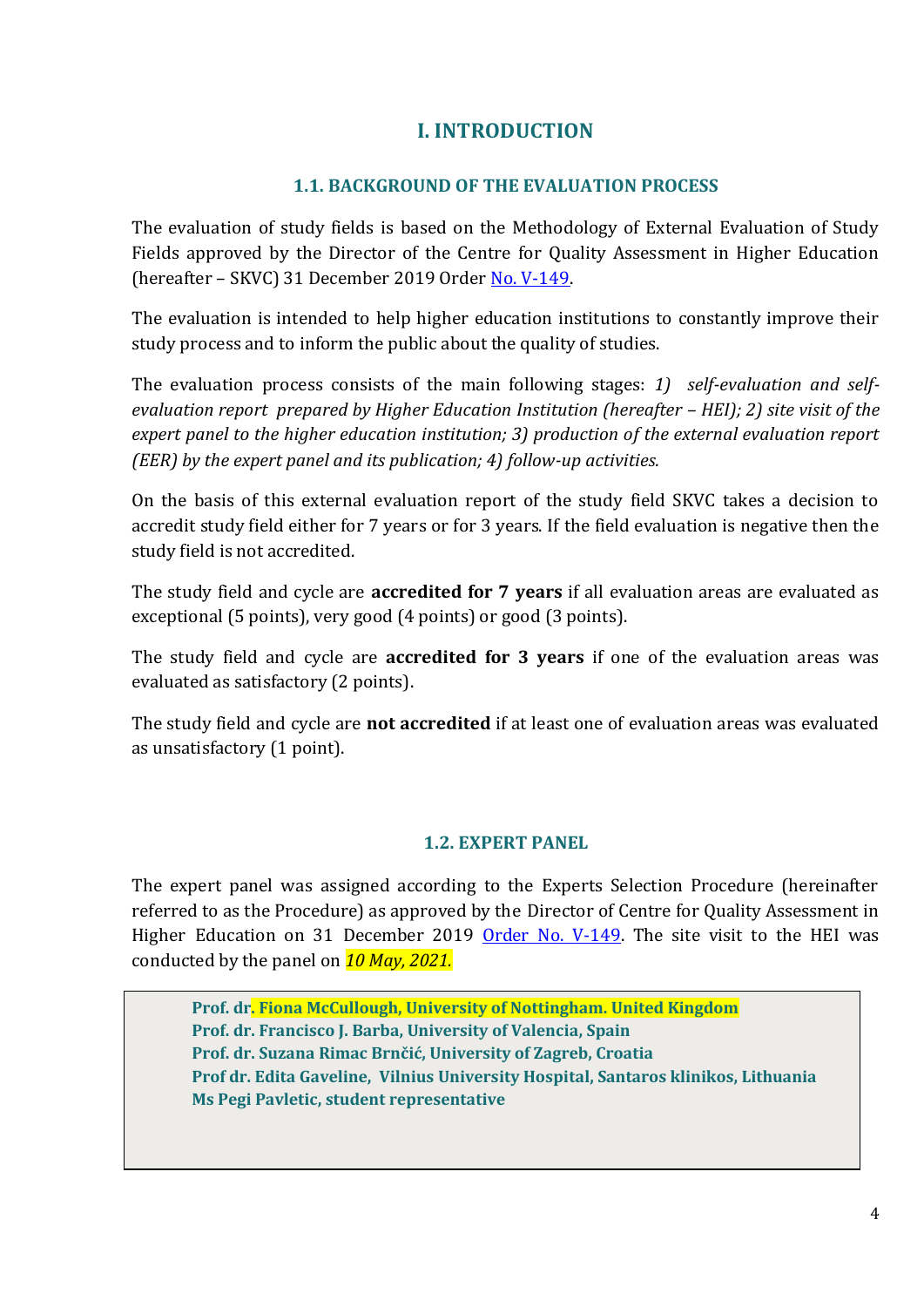#### **1.3. GENERAL INFORMATION**

<span id="page-4-0"></span>The documentation submitted by the HEI follows the outline recommended by SKVC. Along with the self-evaluation report and annexes, the following additional documents have been provided by the HEI before, during and/or after the site visit:

| No. | Name of the document       |
|-----|----------------------------|
|     | Material resources - video |
|     |                            |

# <span id="page-4-1"></span>**1.4. BACKGROUND OF THE STUDY FIELD/STUDY FIELD POSITION/STATUS AND SIGNIFICANCE IN THE HEI**

The mission of the VK is to train practice-oriented specialists with professional higher education in a range of study fields including health, which aims to meet the economic and social needs of the Vilnius region and Lithuania as a whole. Nutrition is an important field in Lithuania, for various reasons. The programme was formulated to take into account the State progress strategy "Lithuania's Progress Strategy" "Lithuania 2030", highlighting key areas for progress: smart society, clean environment, smart economy, smart governance. One of the main directions of the strategy is to prolong productive and healthy life expectancy, improving the training of healthy lifestyle skills for the population, including the improvement of nutrition habits and the management of harmful health factors (excessive alcohol consumption, smoking). Hence, management of health concerns of the population and also on a national and regional level, well-trained specialists in this field are in demand. The benefit of graduates' involvement in the treatment of diet related diseases and in public health and disease prevention has become more apparent from clinical research and developments. This has resulted in an increased number of students being trained and the number of Colleges offering training in this field in the last 10 years.

The College remains committed to delivering the dietetic study programme. The College is well established and notably ranks first in national rankings and has received various awards. Three times (in 2005, 2007 and 2017) the VK was nominated "for achievements" by the Vilnius Chamber of Commerce.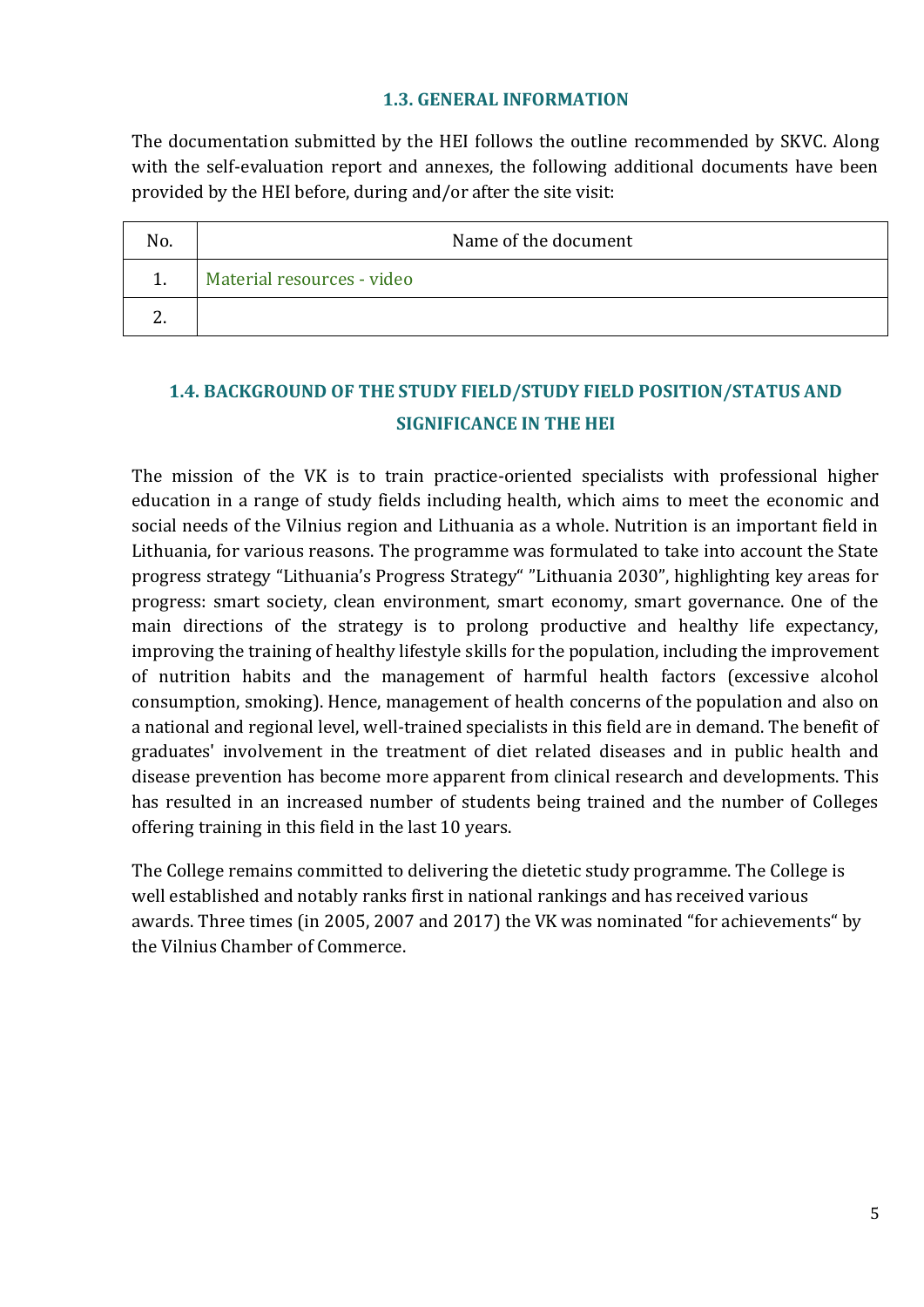# **II. GENERAL ASSESSMENT**

<span id="page-5-0"></span>Nutrition study field and second cycle at Vilnius University of Applied sciences is given a **positive** evaluation.

| No. | <b>Evaluation Area</b>                                                | <b>Evaluation of</b><br>an Area in<br>points* |
|-----|-----------------------------------------------------------------------|-----------------------------------------------|
| 1.  | Intended and achieved learning outcomes and curriculum                | 4                                             |
| 2.  | Links between science (art) and studies                               | 4                                             |
| 3.  | Student admission and support                                         | 4                                             |
| 4.  | Teaching and learning, student performance and graduate<br>employment | 4                                             |
| 5.  | Teaching staff                                                        | 4                                             |
| 6.  | Learning facilities and resources                                     | 4                                             |
| 7.  | Study quality management and public information                       | 4                                             |
|     | Total:                                                                | 28                                            |

*Study field and cycle assessment in points by evaluation areas*

\*1 (unsatisfactory) - there are essential shortcomings that must be eliminated;

2 (satisfactory) - meets the established minimum requirements, needs improvement;

3 (good) - the field is being developed systematically, has distinctive features;

4 (very good) - the field is evaluated very well in the national and international context, without any deficiencies;

5 (excellent) - the field is exceptionally good in the national and international context/environment.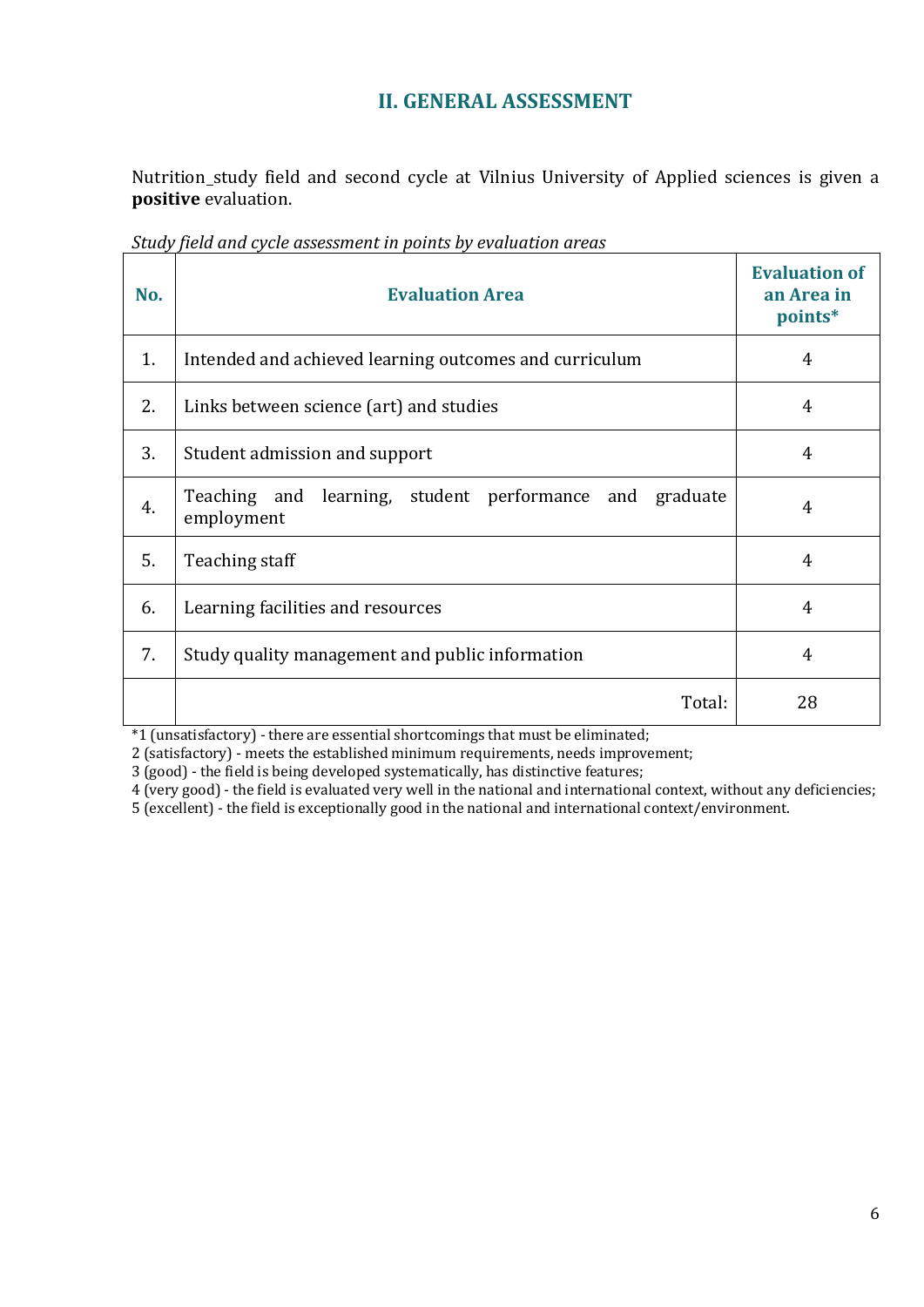# **III. STUDY FIELD ANALYSIS**

### <span id="page-6-0"></span>**3.1. INTENDED AND ACHIEVED LEARNING OUTCOMES AND CURRICULUM**

#### <span id="page-6-1"></span>*Study aims, outcomes and content shall be assessed in accordance with the following indicators:*

*3.1.1. Evaluation of the conformity of the aims and outcomes of the field and cycle study programmes to the needs of the society and/or the labour market (not applicable to HEIs operating in exile conditions)*

#### *(1) Factual situation*

The study programme in the study field of Nutrition corresponds to the public and labour market needs. The programme is executed and systematically updated following the national and international strategic documents and plans governing the policy and development of nutrition specialists for a range of roles. The aims and outcomes of the programmes are based on the objectives set out in Government legislation and informed by the European Federation of Dietetics Academic curriculum standards 2018.

As a result of monitoring the public and labour market needs, the organisers of the study programmes update the programme content and learning outcomes accordingly.

The existing coherence between the programme content and qualification awarded enables the specialists prepared under the Nutrition study field to work in the health, food industry, kindergarten and sport nutrition sector. The graduates have the possibility to seek higher university education degrees by studying at universities in Lithuania and across Europe.

#### *(2) Expert judgement/indicator analysis*

The indicator was evidenced from the learning outcomes development activity undertaken. One action from the previous review was to improve the learning outcomes in order to engage further professionalism within the field and to increase employment opportunities. Evidence was provided that professional activity had been enhanced. Other actions from the previous review were to increase involvement of the United Nations Global Contact initiatives and this has enhanced the range of projects offered. Involvement with the EFAD organisation has further assisted development of learning outcomes since the actions received from the last official review.

#### *3.1.2. Evaluation of the conformity of the field and cycle study programme aims and outcomes with the mission, objectives of activities and strategy of the HEI*

# *(1) Factual situation*

*The SER and meetings with stakeholders outlined how the programme aims and learning outcomes have been developed to conform with the HEI strategy.*

#### *(2) Expert judgement/indicator analysis*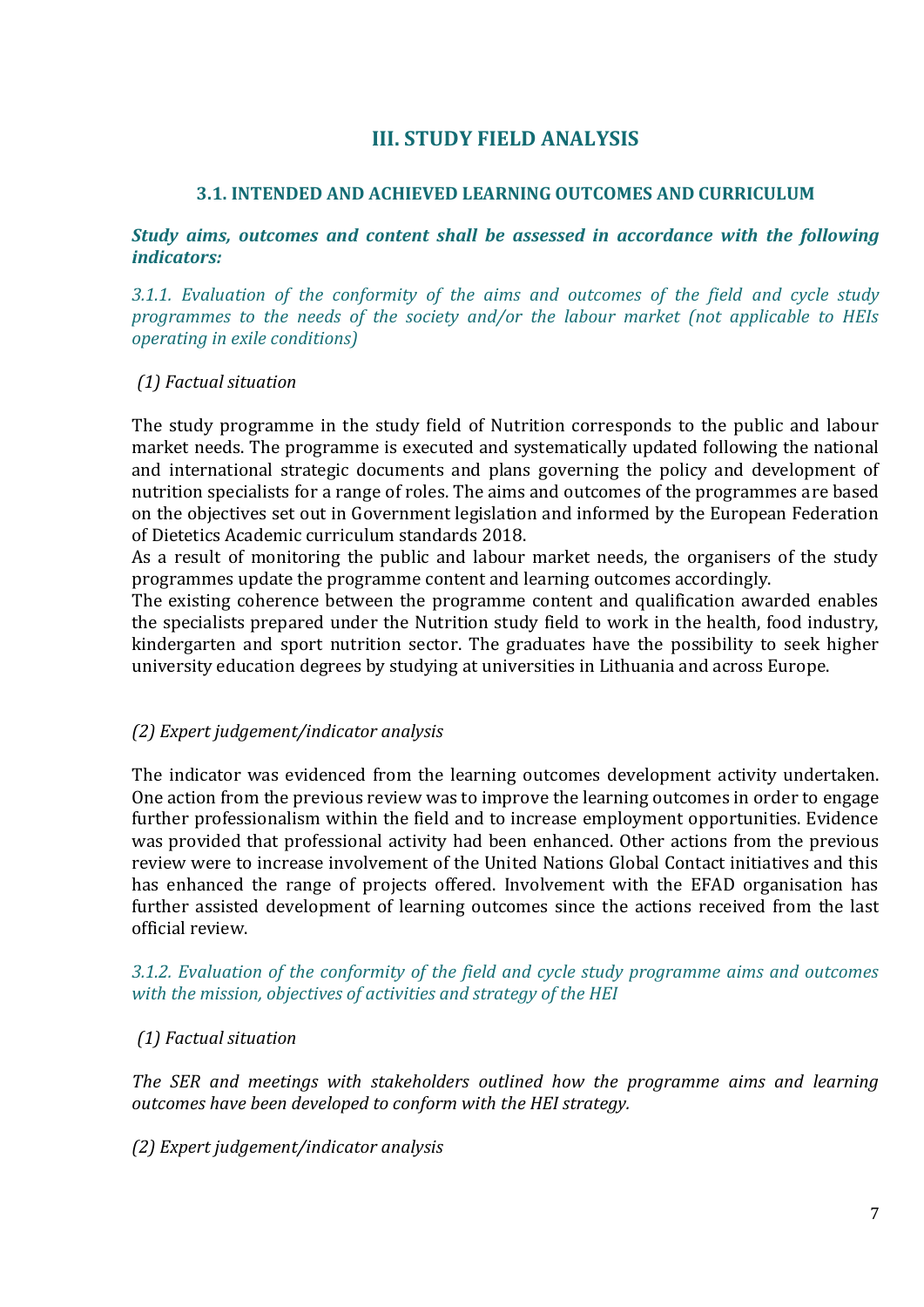The indicator was evidenced from the learning outcomes fitting with the College strategy. VK is an accredited state higher education institution of the Republic of Lithuania, which provides higher education college studies, elaborates applied research, experimental development, and professional art. VK was established in 2000.

The mission of the VK is to train practice-oriented specialists with professional higher education in a range of study fields including health, ultimately to meet the economic and social needs of the Vilnius region and Lithuania as a whole. The academic staff has a clear understanding of the value of aligning the learning outcomes.

*3.1.3. Evaluation of the compliance of the field and cycle study programme with legal requirements*

# *(1) Factual situation*

The aims and expected learning outcomes under assessment and provided under the study programme has been formed using five structural elements (knowledge and application thereof, research abilities, special skills, social skills, and personal skills), are in line with the Descriptor of the study field of nutrition and requirements applicable to the first-cycle college studies. The level of complexity of the learning outcomes conforms to the level 6 qualification requirements under the European and Lithuanian Qualifications Framework for higher education. The studies are focused on preparation for professional occupation in the nutrition field.

By assuring the close link between the theoretical materials delivered under the subjects (nutrition, science, food science, psychology) and practical classes as well as applying flexible (including remote) teaching and learning methods and techniques, the subjects studied play an important role in achievement of the programme aims and successful implementation of the learning outcomes. The content and description of the study subjects are in line with the requirements applicable to the college and first-cycle studies, and the programme volume is sufficient in view of the expected learning outcomes.

# *(2) Expert judgement/indicator analysis*

The indicator was evidenced from the evidence of the mapping of learning outcomes to the requirements. The information is clear and accessible for students and other stakeholders. Academic staff and students were positive about the alignment in place.

#### *3.1.4. Evaluation of compatibility of aims, learning outcomes, teaching/learning and assessment methods of the field and cycle study programmes*

# *(1) Factual situation*

According to the SER, the learning outcomes of each subject take into account the results of the study programme and are mutually coordinated. The learning outcome of a specific subject provides necessary knowledge and skills required to achieve a certain result of the study programme.

The appropriate link between the study programme outcomes and subject learning outcomes has been reflected in the self-assessment report while the conformity of the teaching, learning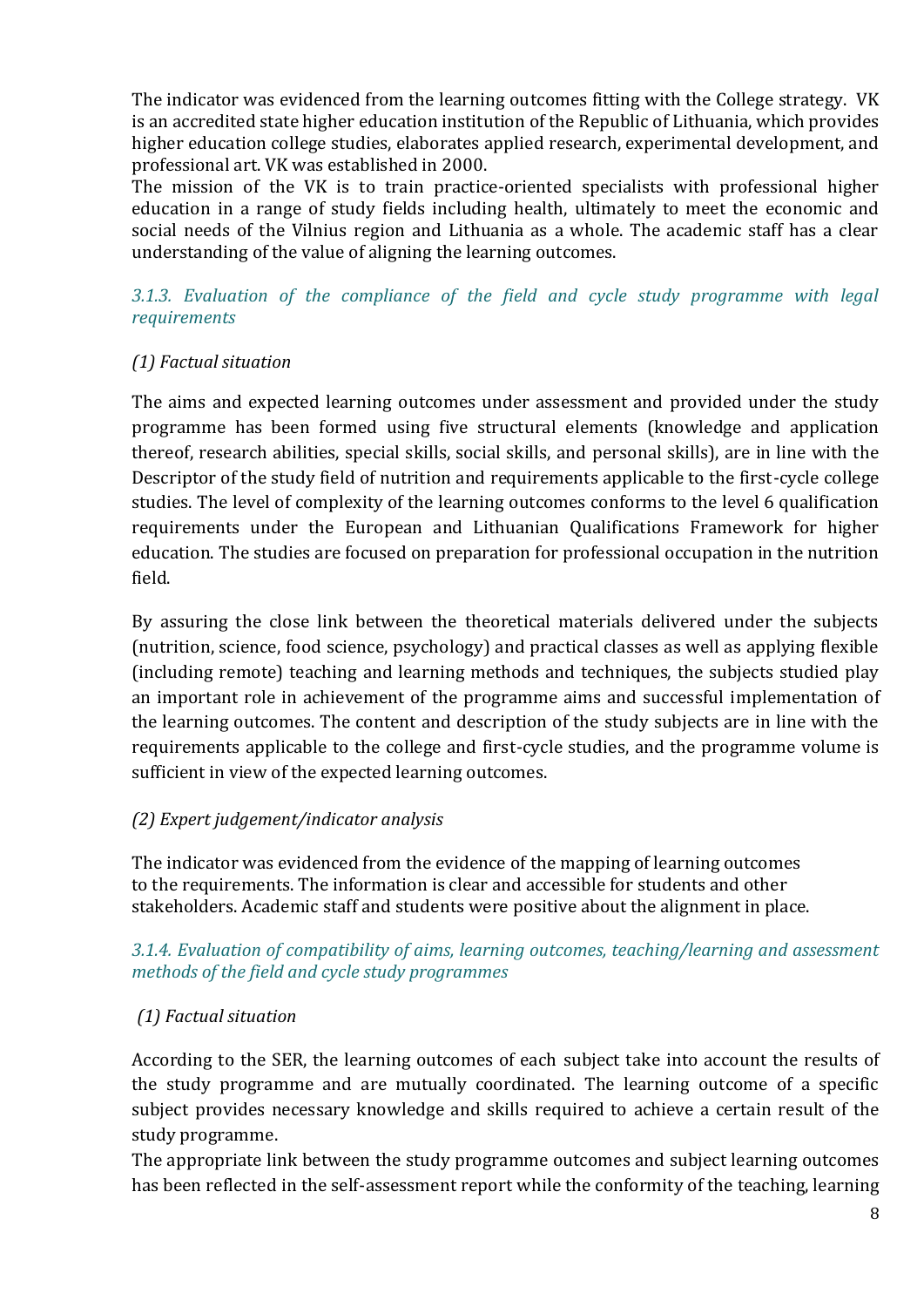and assessment methods with the learning outcomes has been described in greater detail during the discussions with experts. Assessment methods include case studies, practicals, essays and exams and are aligned to the learning outcomes.

# *(2) Expert judgement/indicator analysis*

The indicator was evidenced from the evidence of the compatibility. Traditional, active, research methods of study and assessment were reported in the SER: traditional and interactive lectures, debates, discussions, case studies, simulations, practice diaries, roleplays, reflection, demonstration of practical skills, report preparation and presentation, observation, activity analysis, comparative analysis, project method, brainstorming, mind or concept map, literature analysis, problem-based learning, modeling, information search. Students were aware of the annual evaluation cycle.

*3.1.5. Evaluation of the totality of the field and cycle study programme subjects/modules, which ensures consistent development of competences of students*

# *(1) Factual situation*

The SER described the content of the programmes consisting of general study subjects, subjects of study fields and special subjects. These included Health law and management, practice of nutritional assessment, practice of nutritional care and practice of menu arrangement, which are all highly relevant, applied areas. Academic staff reported being committed to this type of totality evaluation.

# *(2) Expert judgement/indicator analysis*

The indicator was evidenced by evidence of the curriculum information provided. The subjects and modules are positioned in the programmes consistently, the subjects and content/topics thereof do not overlap. The analysis of the logical relations and sequencing of the study subjects has shown coherent positioning of the study subjects by semesters. The subjects which provide fundamental knowledge, understanding and abilities forming the foundation for further studies and research are delivered in the first semesters. The modules delivered during subsequent semesters build on the knowledge and abilities gained during the previous modules. This enables the students to successfully achieve the learning outcomes.

#### *3.1.6. Evaluation of opportunities for students to personalise the structure of field study programmes according to their personal learning objectives and intended learning outcomes*

# *(1) Factual situation*

The SER outlined how the study programme has been designed in such a way that during the study period students covered all the required subject content. Advanced students can study according to an individual study schedule after the first semester upon a motivated request. The individual schedule is approved by the Dean of the Faculty. Each student, studying in the *Dietetics* study programme, has the opportunity to choose three subjects to be studied together with students of other study programs ongoing in the Faculty. Subjects studied at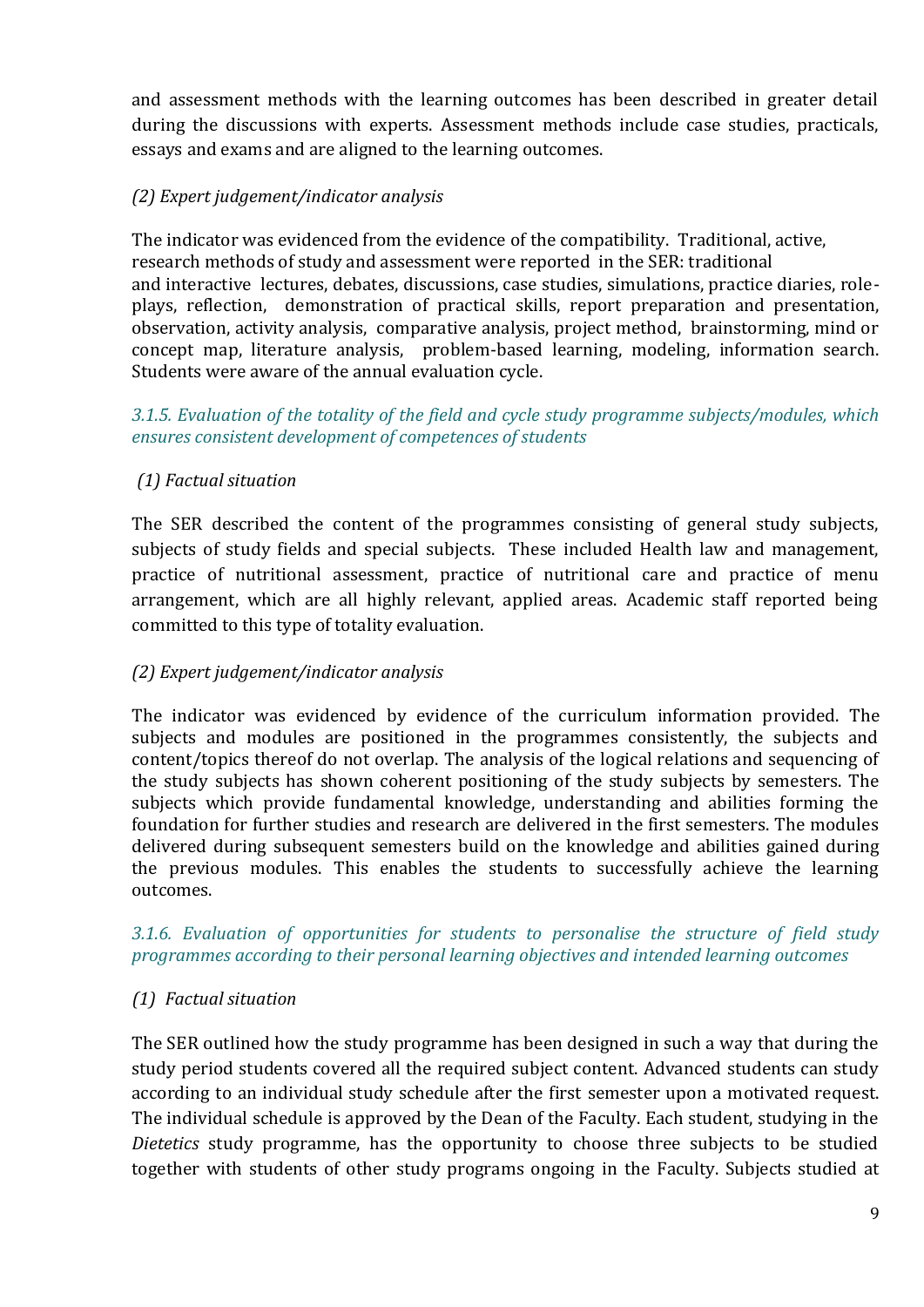other higher education institutions may, at the request of students, be credited as optional subjects without content restrictions. The final evaluation of the *Dietetics* study programme in the field of nutrition is the final work and there is a choice of topic available.

# *(2) Expert judgement/indicator analysis*

The indicator was evidenced from the detailed curriculum information provided. The dietetics programme requires study of core curriculum including nutritional science, clinical nutrition and food science. The choice of modules provided in addition to this is sufficient. Close relationships with stakeholders support the field studies effectively.

# *3.1.7. Evaluation of compliance of final theses with the field and cycle requirements*

# *(1) Factual situation*

Theses are prepared in accordance with internal papers of the college. Students are acquainted with the procedure for the preparation of theses and methodological recommendations approved by the Study Programme Committees.

Theses are evaluated by the Qualification Commission, which is made up of at least five members, including representatives of social partners. The commission may also include lecturers from other higher education institutions. Reviewers with pedagogical and/or production experience are appointed by Order of the Director of the College.

The defence of theses is evaluated by each member of the Qualification Commission separately. The final grade of the thesis is determined in a closed meeting of the Qualification Commission, after evaluating the grade of each member of the commission, the supervisor of the thesis and the reviewer. Each lecturer supervises a small group of students simultaneously. This process complies with the field and cycle requirements. The SER provided a list of theses undertaken.

# *(2) Expert judgement/indicator analysis*

The indicator was evidenced from the theses data provided. The process is comprehensive and complies with all requirements. Lists of recent topics indicate that the research areas and up to date and relevant for the students learning and development. The assessment of the thesis is overseen externally for full transparency.

# *Strengths of this evaluation area:*

# *(1) Strengths:*

- 1. The learning outcomes of the programme are comprehensive and support development of graduates with both nutritional science and clinical nutrition expertise.
- 2. A varied range of theses are completed by students providing useful research outcomes to further inform and develop the teaching and practice of the graduates.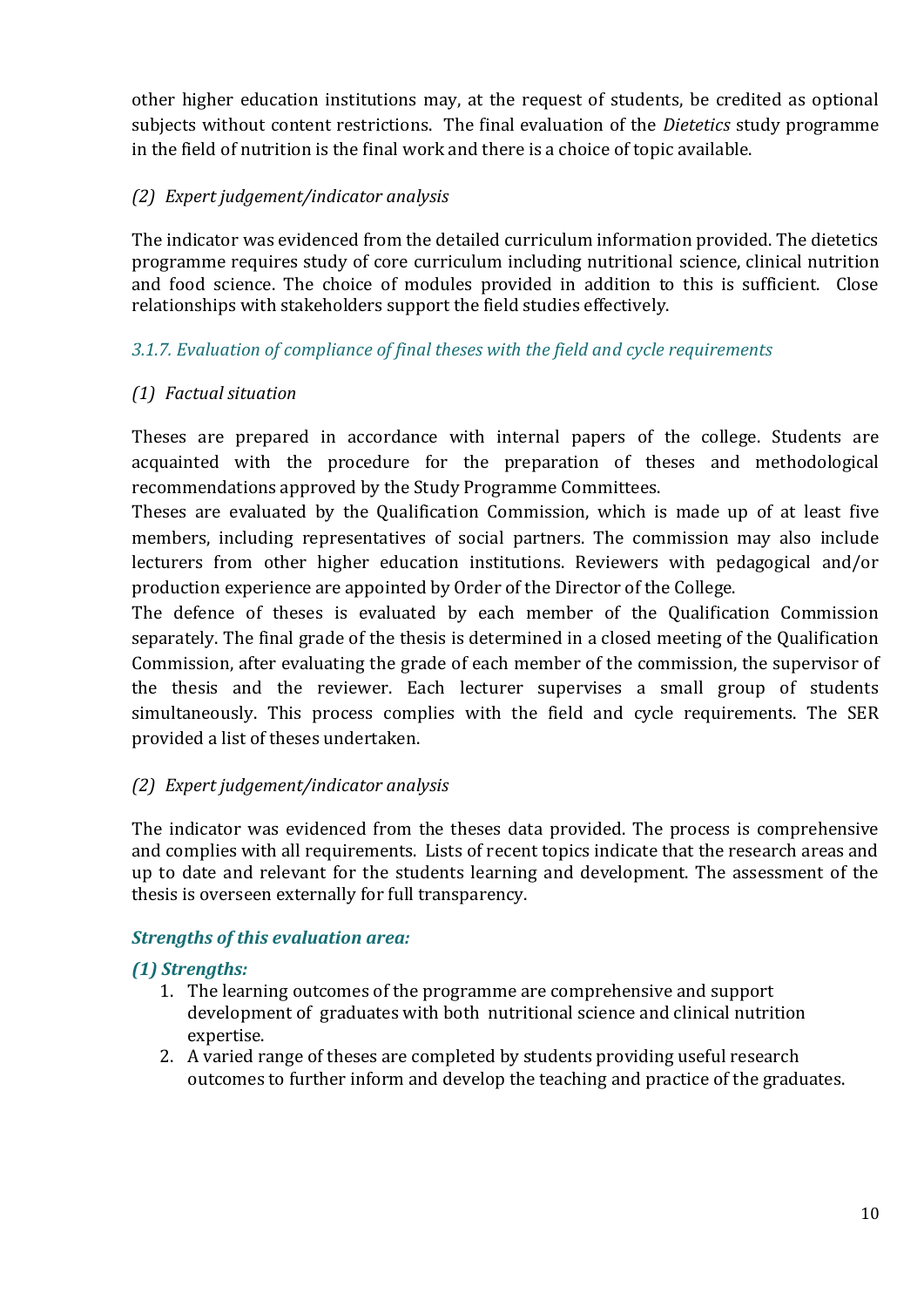#### **3.2. LINKS BETWEEN SCIENCE (ART) AND STUDIES**

#### <span id="page-10-0"></span>*Links between science (art) and study activities shall be assessed in accordance with the following indicators:*

*3.2.1. Evaluation of the sufficiency of the science (applied science, art) activities implemented by the HEI for the field of research (art) related to the field of study*

### *(1) Factual situation*

During the evaluation period, several international and national projects have been launched or were previously implemented, mostly within Erasmus+ and the COST programme. The projects addressed existing challenges in the healthcare and catering sector. Several projects focused on student and lecturer competencies development. Lecturers have published an adequate number of publications (14) in the field of nutrition studies in scientific journals and conference proceedings and have actively participated at (11) international and national scientific-practical conferences.

#### *(2) Expert judgement/indicator analysis*

The institution complies with the indicator. Based on site visit it was evident that the expertise of individual faculty members is taken into account and their strengths are utilized at the university level. Teaching staff also feel the support that comes from the university level for their activities, both through the provision of tools and resources and through verbal support. The research groups and priority research areas for the period 2020-2022 have been defined and will focus on food production and food safety as well as nutritional assessment of some population groups: pre-school and school children and the elderly. However, the key performance indicators should be also determined and monitored. For instance, number of publications, number of released projects, citation and indexing etc.

*3.2.2. Evaluation of the link between the content of studies and the latest developments in science, art and technology*

# *(1) Factual situation*

The lecturers actively participated in national and international scientific conferences. The accumulated knowledge and results from scientific research are constantly incorporated into the courses of the study program, taking into account the latest scientific and technological achievements. Based on the site visit, however, students would like to see more use of new technologies and approaches. More use should be made of digital technologies during the educational process. From SER, a very good example is training students to work with weight management software to analyze clients eating habits and create meal plans.

#### *(2) Expert judgement/indicator analysis*

The institution complies with the indicator. There is a very good collaboration network with social partners and alumni, constituting the base for the future development of study directions. Research topics covered a relevant, broad range and up to dated fields relating to nutrition and dietetics.

*3.2.3. Evaluation of conditions for students to get involved in scientific (applied science, art) activities consistent with their study cycle*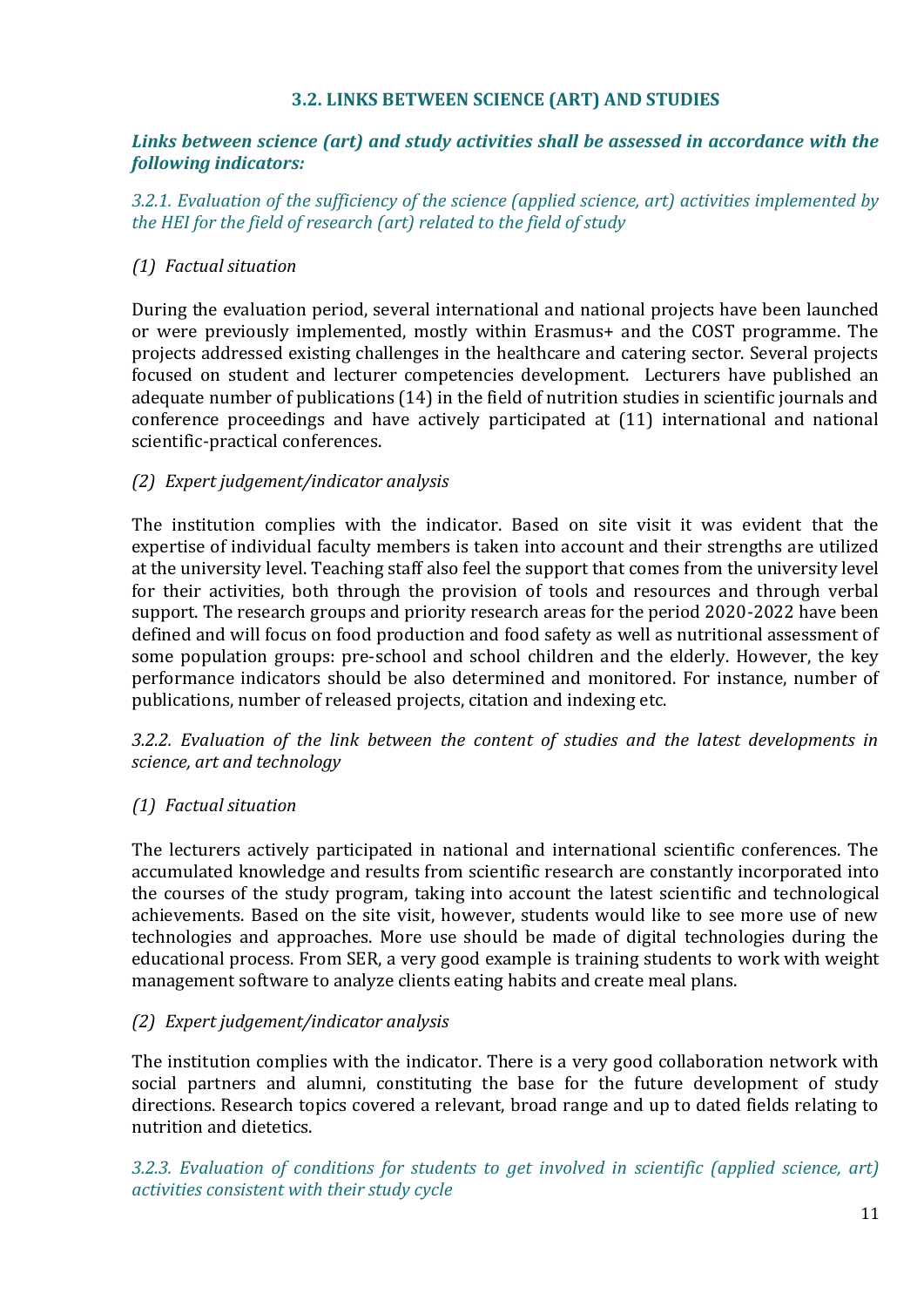#### *(1) Factual situation*

About 10% of Nutrition students were involved in applied research activities. Their work has resulted in the publication of six articles in peer reviewed journals and conference proceedings. Students have participated as presenters at national and international conferences and this provides useful experience.

### *(2) Expert judgement/indicator analysis*

The institution complies with the indicator. Employees are aware of the importance of the role of practical work in the development of students scientific knowledge and the dissemination of scientific results through publication of articles with their own students, especially in scientific journals with a high impact factor.

#### *Strengths and weaknesses of this evaluation area:*

#### *(1) Strengths:*

1. Well established and effective research projects and collaborations, resulting in a commendable number of peer reviewed scientific publications.

2. Researchers maintain formal and informal collaborations with research groups from abroad**.**

3**.** The number of involved students within research activities/projects increased in last period and is projected to further increase in the future.

#### *(2) Weaknesses/Areas of improvement:*

1. Participation in international funding programs should be more encouraged since scientific research is important, a clear strategy should be defined showing the expected income in the coming period. It is therefore a strong recommendation to adopt a research funding strategy to ensure the sustainability of scientific research.

2. It is recommended to include as many new technologies as possible in the curriculum to increase student interest in scientific activities consistent with their study cycle

# **3.3. STUDENT ADMISSION AND SUPPORT**

#### <span id="page-11-0"></span>*Student admission and support shall be evaluated according to the following indicators:*

*3.3.1. Evaluation of the suitability and publicity of student selection and admission criteria and process*

#### *(1) Factual situation*

The admission criteria are clearly stated, as well as the student selection process based on their competitive score and the enrollment process. Information on admission requirements, competitive score and support services are available to the students online, through the webpage of the institution.

The teachers participate in many different events to attract students. Before the pandemic, students were able to meet the faculty representatives and be introduced to the programme. Now in the virtual environment, the same approach is applied to an extent. The number of students interested in the programme exceeds the number of placements in the programme (approximately 2 applicants per 1 spot in the programme from a total of 40 spots available).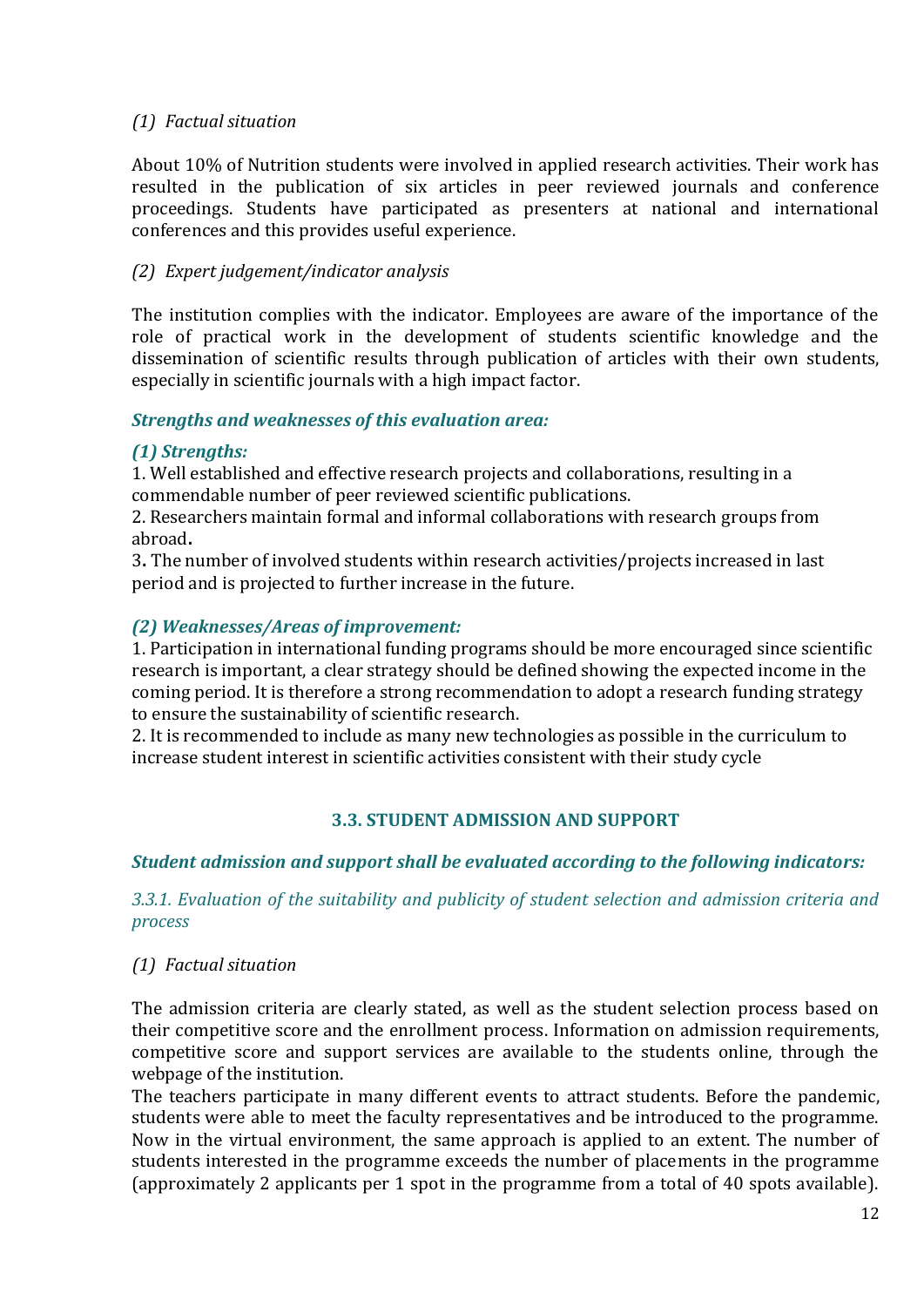An Open Day, Career Day and Summer programme are organized to attract students, and the study exhibition is held. Word of mouth plays an important role in attracting students as well. The studies are only in Lithuanian language. International students can join only for part-time studies. They often have internships at the faculty and are members of the Erasmus+ programme. There is a Lithuanian language course that full-time students can take.

# *(2) Expert judgement/indicator analysis*

The institution complies fully with the indicator. The admission criteria is very clear, however it would be good to further develop admission criteria for underrepresented student groups. It was noted during the interviews that the studies are available only in Lithuanian and that student internships can be undertaken in English, however, courses are not internationalized in practice. Generally, students were quite pleased with their admission procedures, and they consider them well developed.

#### *3.3.2. Evaluation of the procedure of recognition of foreign qualifications, partial studies and prior non-formal and informal learning and its application*

# *(1) Factual situation*

The recognition of higher education qualification acquired abroad is carried out by the Study Quality Assessment Center (SKVC) in Lithuania. At the student's request, learning outcomes, obtained in both Lithuanian and foreign higher education institutions, can be credited by the submission of official documents to the Dean of the Vilnius University of Applied Sciences. Crediting history is available online to the students. Recognition of prior learning is in place. There are no master-level degrees in nutrition, however the students can proceed to take up a master`s degree in management, or they can choose to do their master's degree abroad.

Students have the possibility to recognize their formal competencies and many are happy to use this opportunity. They can account for 75% of the studies at most, but they have never had such examples. In regards to non-formal competencies, students can participate in different initiatives and projects organized by their study programme. Students get certificates of participation in these activities. There are a number of qualification development courses offered by the study programme that are updated based on student feedback and needs. Today, there is a need for short 2 hour courses (infection control, ethics), and the interest for them is quite high. The course changes are being introduced regularly.

However, students do not know how their competencies are recognized in practice at the end of their education, when obtaining a degree.

#### *(2) Expert judgement/indicator analysis*

The institution complies with the indicator, since requirements for admission are clearly described and accessible to potential students. Academic staff were clear about the procedure but it had not been required very often.

#### *3.3.3. Evaluation of conditions for ensuring academic mobility of students*

# *(1) Factual situation*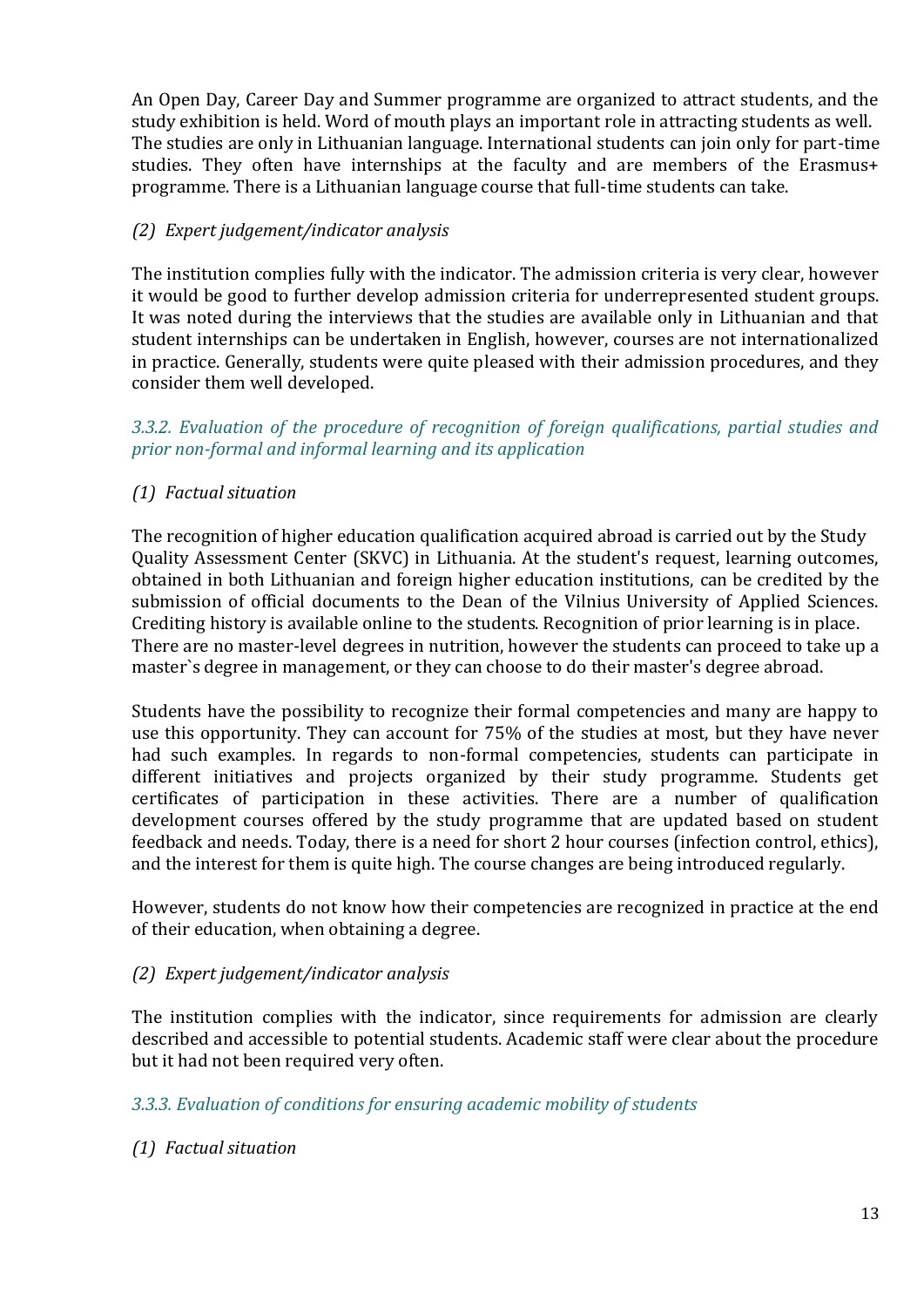Mobility is assured mainly through the Erasmus+ programme, for which promotional activities are organized by the Vilnius University of Applied Sciences at the beginning of each semester.

### *(2) Expert judgement/indicator analysis*

The institution complies with the indicator. However, more mobility options need to be explored, in terms of collaborations with foreign higher education institutions and other programmes available, to diversify the offer. In the Self-Evaluation Report, it is visible that the Erasmus program is prioritized when it comes to mobility and mobility is highly promoted among students within this program.

*3.3.4. Assessment of the suitability, adequacy and effectiveness of the academic, financial, social, psychological and personal support provided to the students of the field*

#### *(1) Factual situation*

Consultations for students are held individually with the administrative officers and the teaching staff. The Social Partners cooperate with the institution through the Department representatives, and offer consultations and information to the students.

Students` representatives are participating in the governing boards of the Vilnius University of Applied Sciences.

Financial support to the students is available through the Faculty Scholarship Fund and the Rector Scholarship Fund directly. All students are granted dorm placements as well. Other financial support is external, from governmental sources.

Psychological counselling is available to all students.

Before the study starts, on the second day that the students come, they are offered an introductory meeting that explains to them the documents required for their studies, the study plan, the University services etc. The department head also introduces the subjects, teachers, labs etc. The students are also introduced to the library services. From the students` perspective, the admission process is very helpful and accessible and the consultations are useful.

#### *(2) Expert judgement/indicator analysis*

The institution complies with the indicator. Even during the outbreak of COVID-19, services were available to the students, and the institution provided their counseling services in a virtual mode. During the interview students mentioned that they have good support from the administration staff and the study program has improved in the past years.

#### *3.3.5 Evaluation of the sufficiency of study information and student counselling*

#### *(1) Factual situation*

Admitted students are provided with constant and consistent academic and other support under their study programme. Particular attention is given to first-year students who are introduced with the study organisation, library facilities, scholarship and career opportunities.

#### *(2) Expert judgement/indicator analysis*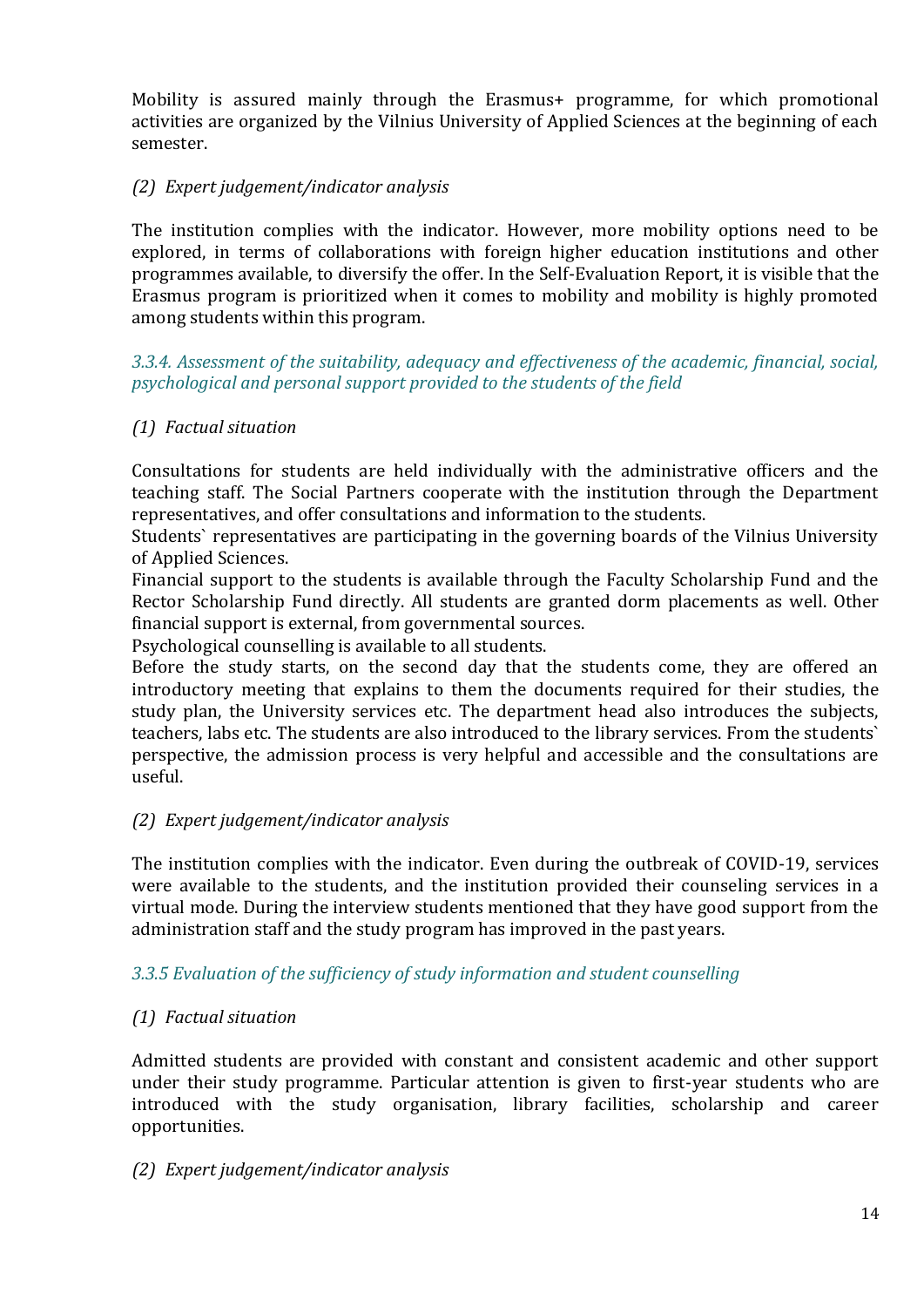The institution complies with the indicator. Students` representatives should present their activities to the students aside from the student-mentor scheme. Additionally, support services available to the students need to be introduced as well.

#### *Strengths and weaknesses of this evaluation area:*

#### *(1) Strength:*

- 1. Consistency in providing a relevant range of services to the students
- *(2) Weaknesses:* 
	- 1. Diversifying the offer of opportunities for students from all backgrounds. Even though many activities for students are available (in terms of scholarships, mobility opportunities etc.), there is still a potential to grow and to offer them more options per opportunity

# <span id="page-14-0"></span>**3.4. TEACHING AND LEARNING, STUDENT PERFORMANCE AND GRADUATE EMPLOYMENT**

#### *Studying, student performance and graduate employment shall be evaluated according to the following indicators:*

*3.4.1. Evaluation of the teaching and learning process that enables to take into account the needs of the students and enable them to achieve the intended learning outcomes*

#### *(1) Factual situation*

During the visit, as well as in the SER documentation presented, it was evident that the teaching process is organised taking into account the valid legal acts and other documents of the Republic of Lithuania regulating the study process. There is a clear balance between nutrition, food science and the process of training a dietitian's specialty with clear connections with hospitals. There is an adequate balance between the needs of the students and the offer in order to achieve the learning outcomes with a clear schedule and planification.

Teachers are in charge to assign the specific work to be developed by the student. Apart from theoretical lectures, the methodology consists of a critical reading of scientific articles and preparation of presentations based on those articles. It also includes a problem-based teaching model, which analyzes the situation related to the subject taught, searching for information using databases subscribed to by the College; preparation and presentation of projects on proper nutrition for people of all ages and health conditions. Analysis of a specific clinical situation and preparation of recommendations; preparation and presentation of a training plan to individuals, their relatives or groups in society; assessment of the relevance of ethical principles in the modern health care system; preparation of technological cards for dishes; application of Hazard Analysis and Critical Control Points (HACCP) system requirements; preparation of planned and individual menus; preparation of nutritional care plans, evaluation of dietary recommendations and diet effectiveness.

#### *(2) Expert judgement/indicator analysis*

The institution complies with the indicator, due to the evidence provided that the students meet the learning outcomes. Academic staff and students were positive about the learning process. All the materials are appropriately designed and monitored taking into account the needs of the students and enabling them to achieve the intended learning outcomes. However,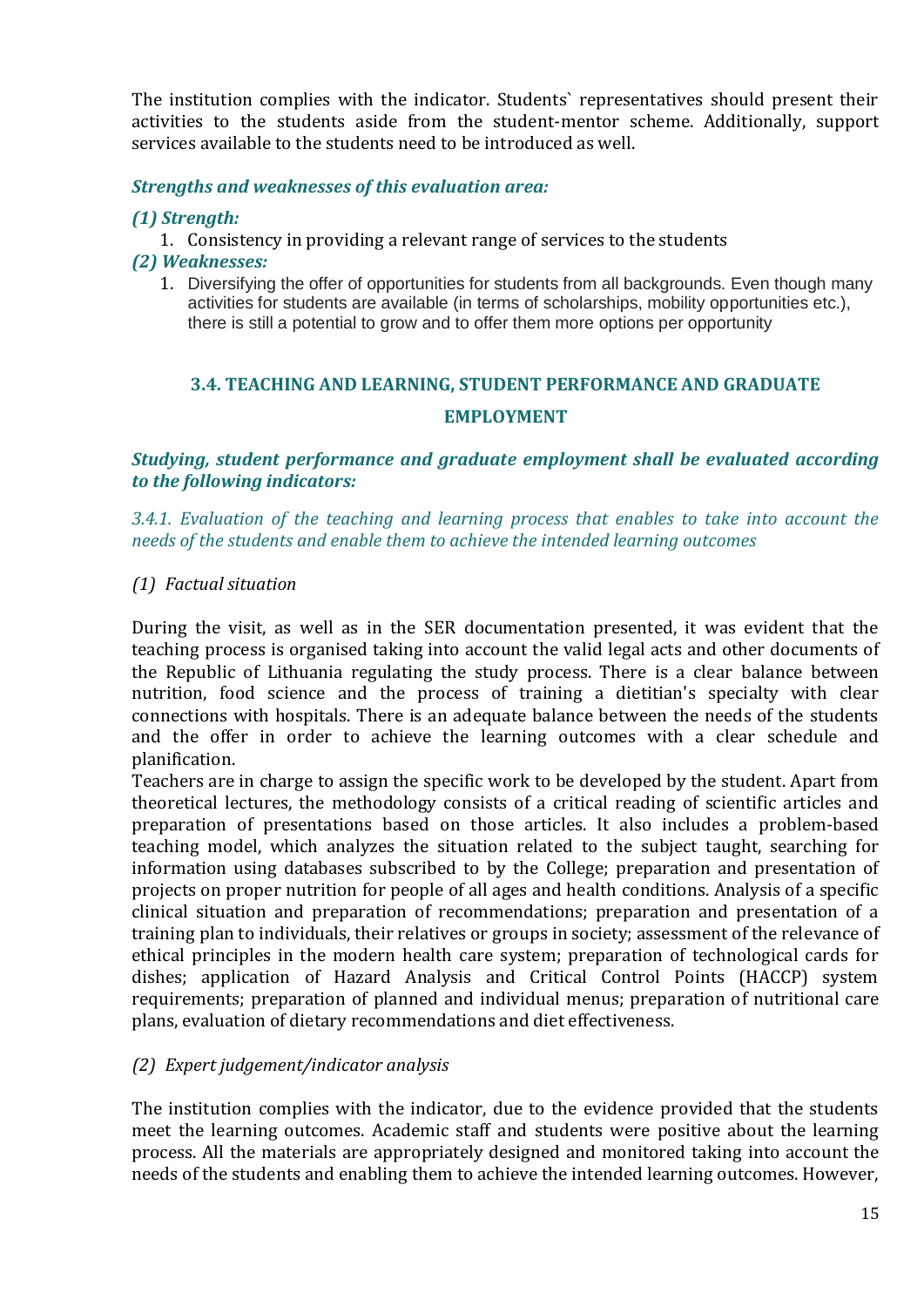students do note that there is a considerable need for modernizing the approach to teaching and learning- they want to receive field-relevant knowledge first-hand from the experts instead of doing independent research.

*3.4.2. Evaluation of conditions ensuring access to study for socially vulnerable groups and students with special needs*

# *(1) Factual situation*

There are several programs (University and Ministry) to ensure the access of students from socially vulnerable groups receive help and attention. As it is stated in SER (page 23), students from socially vulnerable groups and students with special needs receive consultations on the accessibility of studies at the Study Department of the Faculty, especially for those student visual, hearing, movement or other disabilities, where flexible forms of assessment are applied, adapted to the possibilities of these persons (e. g., by increasing the font of examination tasks, extending the time for the assessment of study achievements, etc.). Once the student informs about his/her special needs, the Study Department of the Faculty informs the lecturers about it and initiates the preparation of recommendations as needed. The necessary tools for the assessment of study achievements are provided and the adaptation of the place of assessment of study achievements is ensured. One of the principles of study achievements' assessment, defined in the Description of Study Achievements' Assessment, is the inclusion of assessment, which means that assessment must not only measure the level of achievement of the same learning outcome but also be flexibly adapted to different (individual) learning needs (disability, pace, learning style, etc.); alternatives to assessment methods must provide each student with an equal opportunity to demonstrate the level at which he or she has achieved learning outcomes. When organizing the activities of the academic community, all members are provided with opportunities to participate in them, taking into account the health status of students, financial opportunities, social obligations, etc.

# *(2) Expert judgement/indicator analysis*

Taking into account the information provided in SER, students from socially vulnerable groups and special needs are supported from the benefits available throughout the Republic and at the College level. Students reported being aware of this support and provision even if it was not relevant to them personally. For instance, it is stated each year of study, VK have 2-3 individuals who take advantage of these individualized conditions.

*3.4.3. Evaluation of the systematic nature of the monitoring of student study progress and feedback to students to promote self-assessment and subsequent planning of study progress*

# *(1) Factual situation*

The study program is changed flexibly, taking into account the documents of the Republic, the needs of the social partners and the observations of students. Taking into consideration the entire programme, the review is undertaken at least once a year. If the legislation changes, or based on the students` feedback, it changes more frequently throughout the year.

#### *(2) Expert judgement/indicator analysis*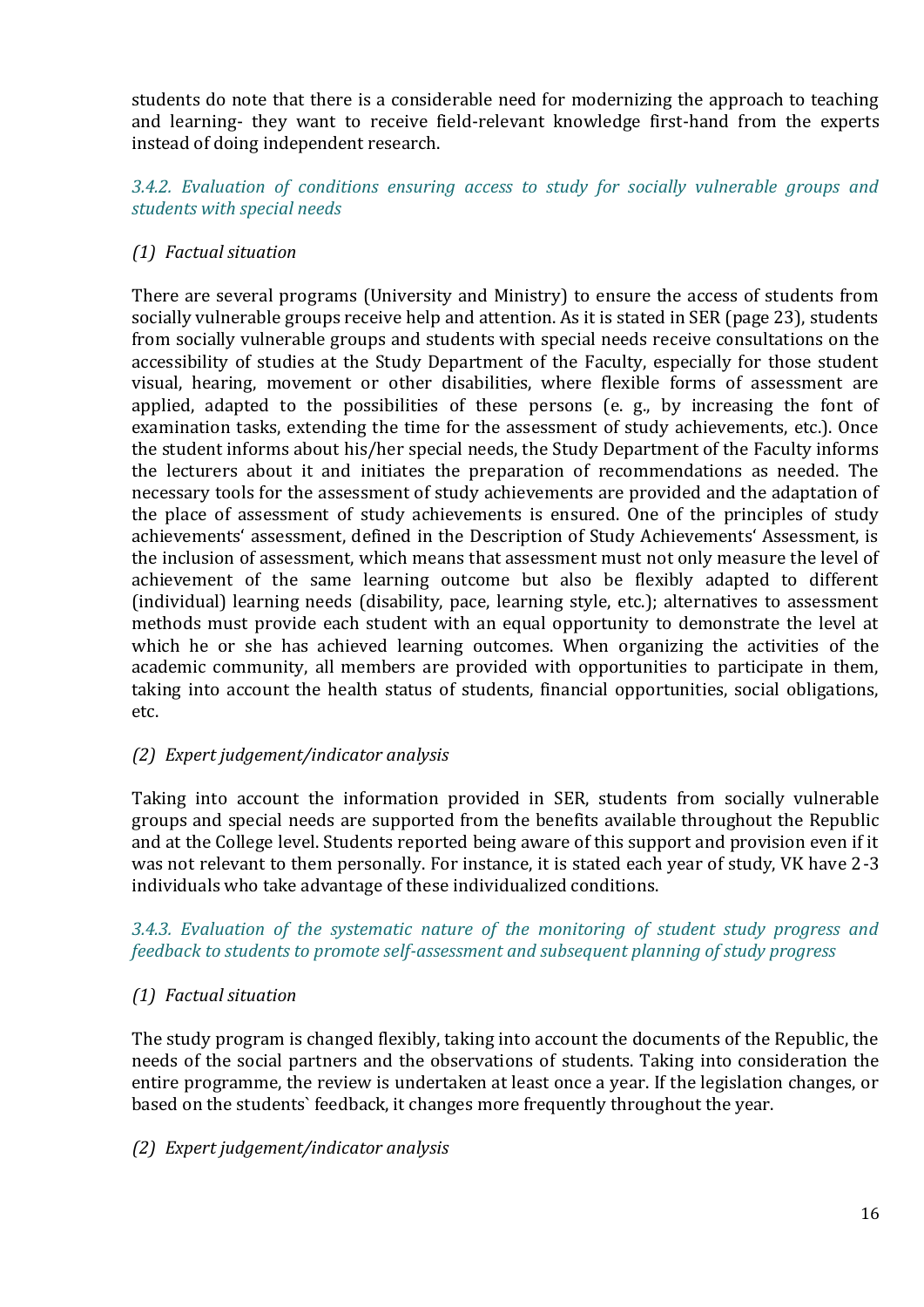The indicator is met since the study program is changed flexibly, taking into account the documents of the Republic, the needs of the social partners and the observations of students. The stakeholders were positive about and aware of the monitoring process in place.

*3.4.4. Evaluation of employability of graduates and graduate career tracking in the study field.*

# *(1) Factual situation*

There is a clear connection with clinical dietitians, collaborating actively with hospitals which enhance the perspectives to employ graduates. There are different programs to evaluate the employability of graduates and graduate career tracking in the study field.

# *(2) Expert judgement/indicator analysis*

The institution complies with the indicator as evidenced by the graduate data. Students spoke of having contacts with alumni and their positive anticipation of future employment. For instance, at it is stated in SER over the last year the percentages of employment varied from 60% (2018) to 80% (2017 and 2019) of employment, with a variable percentage in the public sector organization/civil service (35,3 % (2018) to 70% (2019)) or private sector.

*3.4.5. Evaluation of the implementation of policies to ensure academic integrity, tolerance and non-discrimination*

# *(1) Factual situation*

The policies are in agreement with the programs developed in the Republic of Lithuania. Moreover, each student gets acquainted with and signs the "Student Integrity Declaration", in which he/she freely and consciously undertakes to comply with the provisions of the VK Code of Academic Ethics, which regulates ethical behavior. Provisions of tolerance and nondiscrimination are also embedded in the Procedure of Studies: students have the right to freely express their thoughts and views; to receive social and material support following the established procedure, students with disabilities can report for their studies in alternative ways.

# *(2) Expert judgement/indicator analysis*

The institution complies with the indicators as evidenced by the examples provided. There is a specific document regulating the academic integrity of the VK is the Code of Academic Ethics. Academic ethics is overseen by the Academic Ethics Committee.

# *3.4.6. Evaluation of the effectiveness of the application of procedures for the submission and examination of appeals and complaints regarding the study process within the field studies*

# *(1) Factual situation*

The procedures are robust and students are aware of them. They are updated when required, taking into consideration the entire programme, at least once a year. If the legislation changes, or based on the students´, teachers or stakeholders feedback and needs change can be implemented more frequently. Moreover, there is a specific procedure for submitting and considering appeals in VK "VK Regulations of Appeals".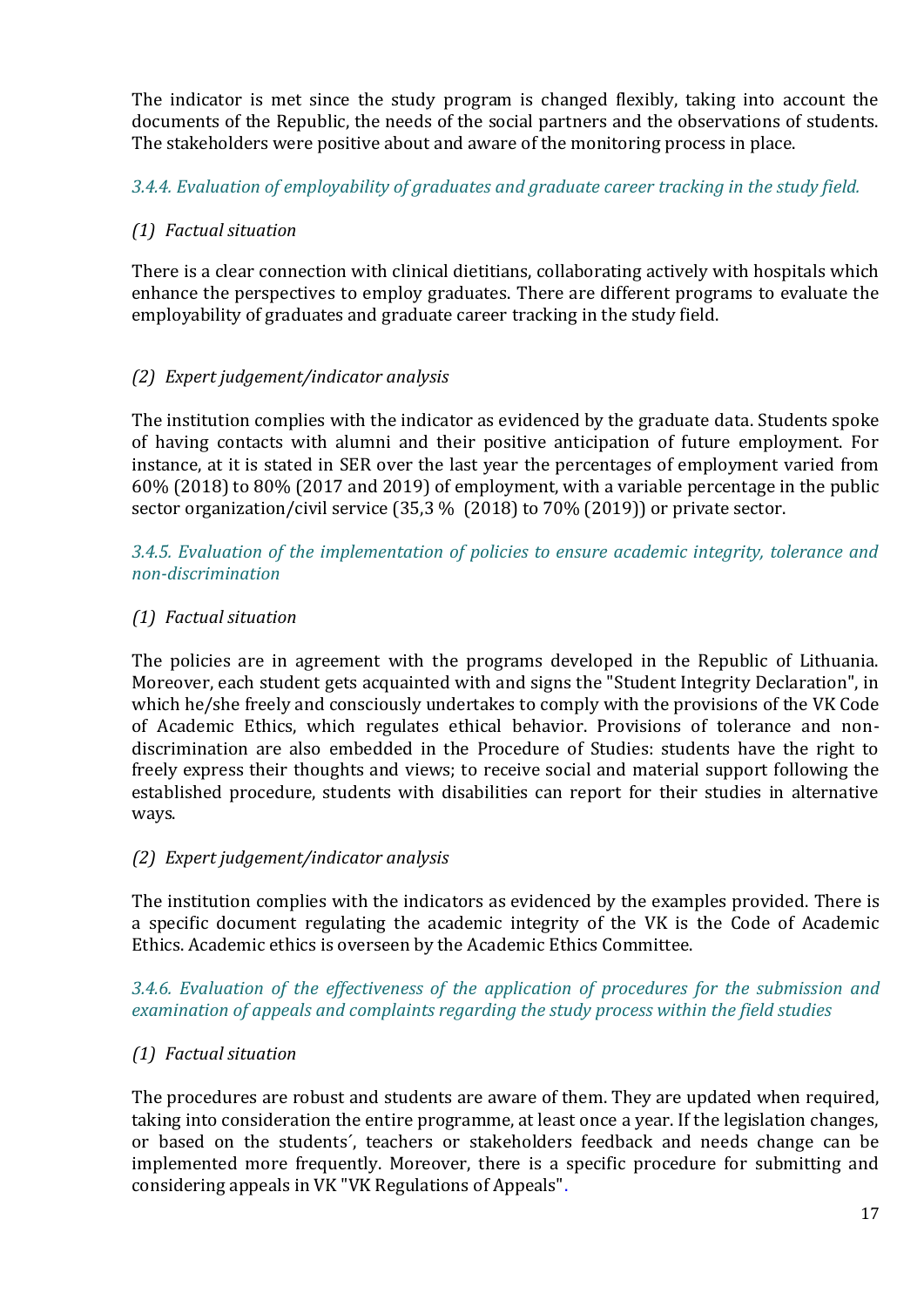#### *(2) Expert judgement/indicator analysis*

The institution complies with the indicator as evidenced by staff and student engagement and awareness. The processes are clearly described and appropriate. There have been no appeals or complaints about the study process in the study field of nutrition in the last three years.

#### *Strengths and weaknesses of this evaluation area:*

#### *(1) Strengths:*

1.Flexible model which allows timely change of the study program in order to adapt to external requirements.

2.Excellent conditions for learning such as library facilities and number of books and journals available

#### **3.5. TEACHING STAFF**

#### <span id="page-17-0"></span>*Study field teaching staff shall be evaluated in accordance with the following indicators:*

*3.5.1. Evaluation of the adequacy of the number, qualification and competence (scientific, didactic, professional) of teaching staff within a field study programme(s) at the HEI in order to achieve the learning outcomes*

#### *(1) Factual situation*

*Appropriately qualified staff deliver the programme. There is a clear multidisciplinarity and interdisciplinarity between all the teachers. Professionals coming from the hospitals have a wide experience in clinical nutrition. In addition other teachers have expert knowledge of food technology, public health, and the nutrition of healthy individuals.* The study programme is implemented by 18 lecturers who work continuously in the institution for at least half of the full-time position and at least 3 years. They represent around 90 % of all lecturers teaching field subjects in the study programme in the field of Nutrition. Taking into account the pedagogical and scientific degree, 4 (22,2 %) are associate professors – doctors of sciences (PhD) and 14 (77,8 %) lecturers work in the Dietetics study program, one from them is a Ph.D. student. The average length of employees' pedagogical work is 21,3 years, and the average practical experience in the field of teaching is 25,3 years. The pedagogical and practical experience of teachers is directly related to their pedagogical mastery, i.e. the ability to communicate, collaborate with students and colleagues, to combine students' expectations with the results of the study program, to apply flexible study methods to students of different abilities, to select appropriate subject information, to develop methodological material, to participate in applied research and experimental development.

#### *(2) Expert judgement/indicator analysis*

The institution complies with the indicator, as evidenced by the range of staff employed on the programme. Academic staff were able to describe their input to the overall training provided. For instance, 12 subject teachers in the field of Nutrition conducted applied research, read reports, and published articles in publications under their research interests. Five lecturers participated in organizing scientific-practical conferences for nutritionists, 4 – carried out project activities. Two lecturers were engaged in consulting and expert activities.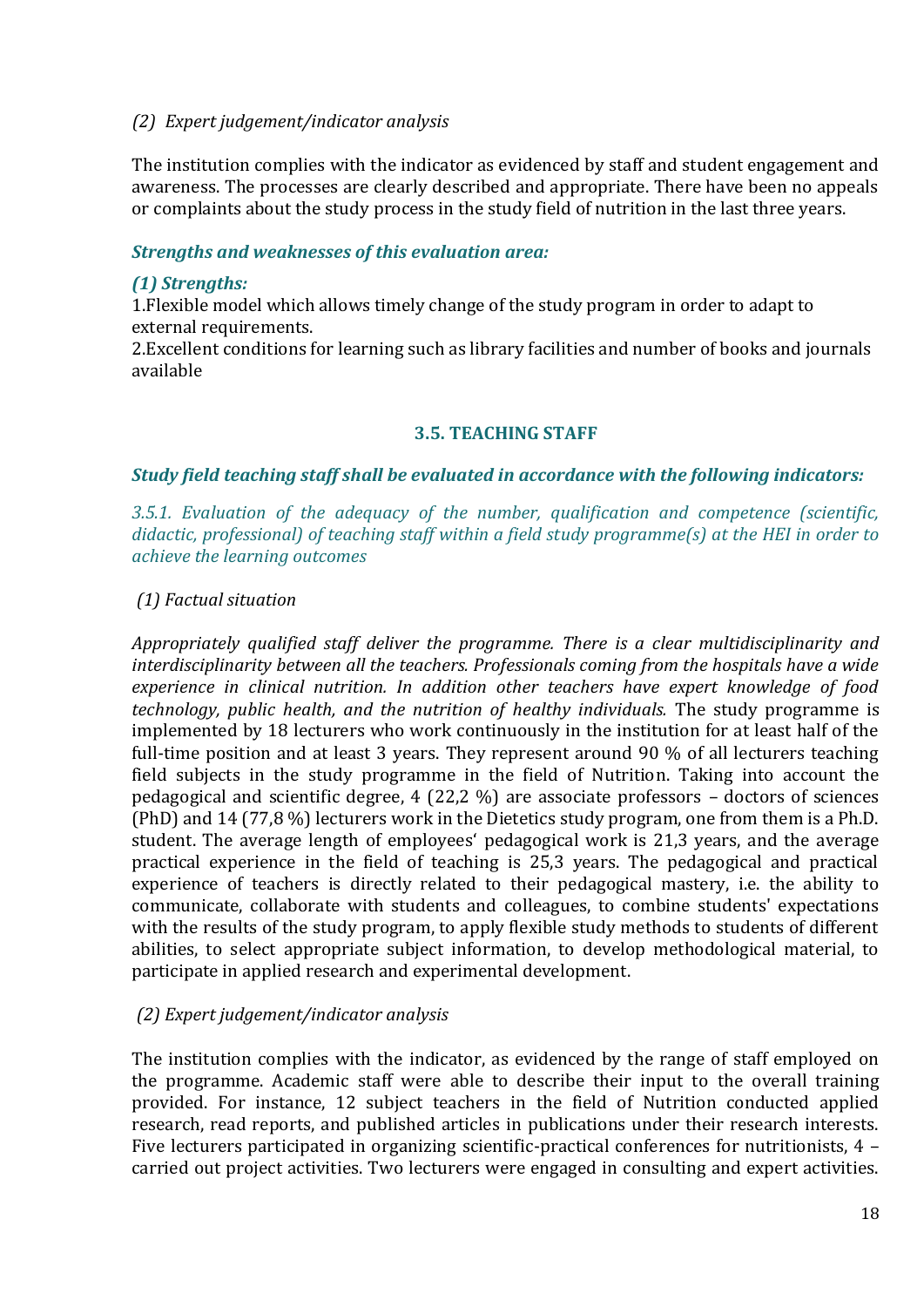Four lecturers in the field of Nutrition supervised the students' commissioned applied research.

#### *3.5.2. Evaluation of conditions for ensuring teaching staffs' academic mobility (not applicable to studies carried out by HEIs operating under the conditions of exile) (1) Factual situation*

Mobility data was provided within the SER. Based on discussions with academics, it is clear the University of applied sciences offers a great amount of opportunities for mobility, with their own funding, although it is not clearly stated if there is any specific program for funding fellowships. The European experience is invaluable, and there are opportunities for dietitians to become involved in mobility opportunities. Mobility is promoted, and meetings are taking place to assure this. It was acknowledged that teacher mobility in practice has some challenges. Apart from mobility between universities (national and international), there are several possibilities to choose from. For instance, there are professional opportunities together with the partners from the industry. There are 7 Faculties, and experience exchange between Faculties is encouraged and supported. Unfortunately, due to the Covid pandemic the mobility was limited, but academics used working remotely to connect with other institutions.

#### *(3) Expert judgement/indicator analysis*

The institution complies with the indicator since mobility is promoted to a great extent. Teachers provided examples of mobility undertaken. During the pandemic virtual contact and exchange has continued. Moreover, some examples of subjects teachers in the study field of Nutrition who have gone for academic work abroad over the last 3 courses are detailed in SER. For instance, they attended conferences or enjoyed short stays in different countries (Germany, Estonia, The Netherlands, etc.).

#### *3.5.3. Evaluation of the conditions to improve the competences of the teaching staff*

# *(1) Factual situation*

At the end of each semester, teacher evaluation is conducted, and staff get the results of this feedback, and readjust if something has not been working properly. After each subject an assessment is done. Yearly reports are prepared by the professors, in all subjects they teach, methodology used etc. Then the teachers have to comment this to the Head of the Department. Every 5 years the teaching process of each professor is "revised". Monitoring of the measures is also implemented. The expertise of each teacher is taken into account and their strong points are utilised at the University level. The professors also feel the support coming from the University level for their activities, both in providing tools and resources, and in appraisal support. Hence, the conditions to improve the competences of the teaching staff are favourable.

# *(2) Expert judgement/indicator analysis*

The institution complies with the indicator, since the conditions to improve the competences of the teaching staff are favourable. In addition, the available teaching resources provide a positive environment. When planning the annual budget of the institution, funds are provided for the improvement of teachers' competences. VK teachers are also offered internal training to improve the competencies of pedagogical and general abilities. So, they are informed about the principles of the institution's activities and information systems.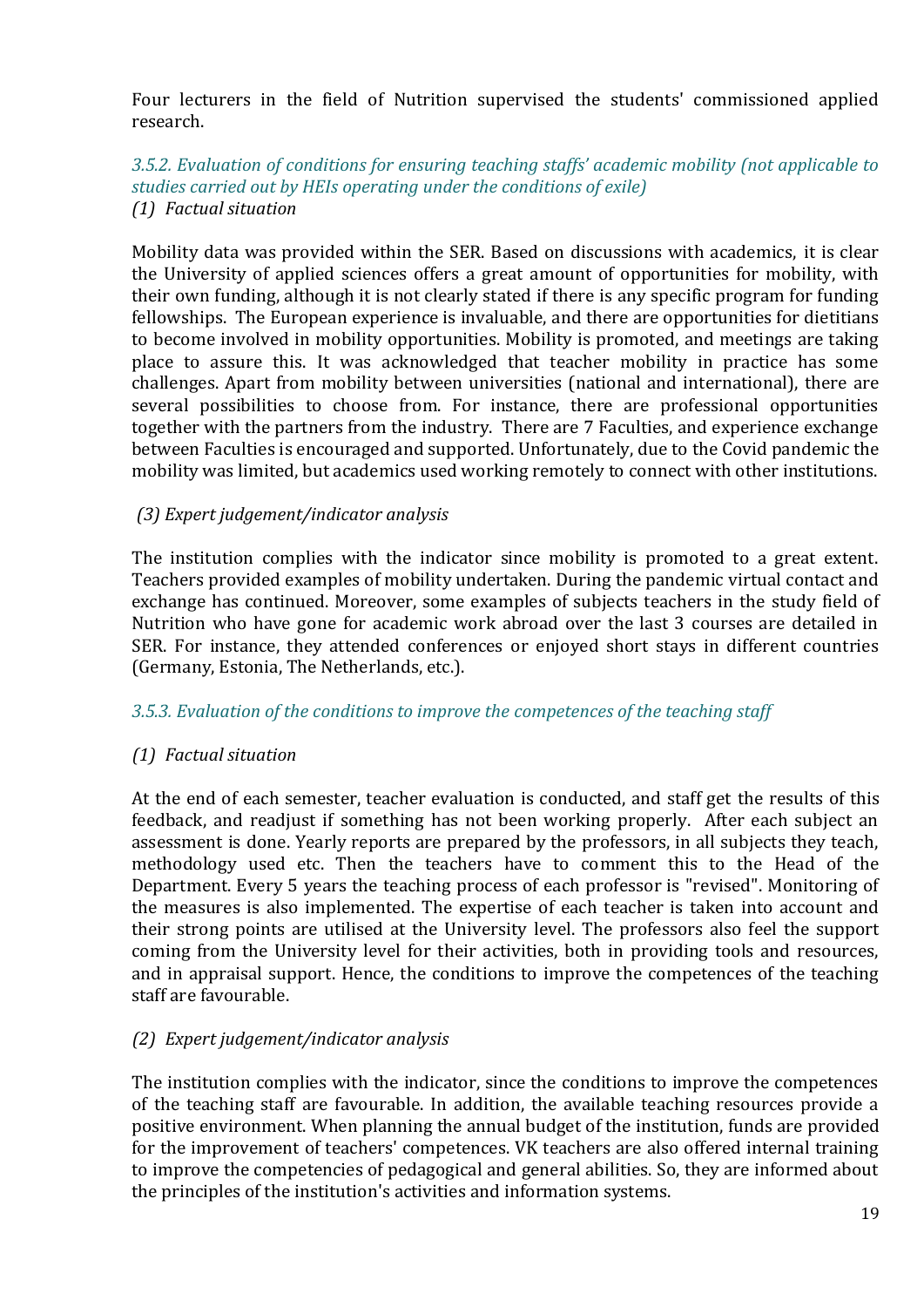#### *Strengths and weaknesses of this evaluation area:*

### *(1) Strengths:*

- 1. There are several opportunities for mobility at a national and international level.
- 2. Strong collaboration remotely with other universities, even during the pandemic
- 3. Not only students and staff mobility between universities, but also at a professional level.

# *(2) Weakness:*

1. There is a need for further internationalisation to acquire more knowledge and background from international institutions.

#### **3.6. LEARNING FACILITIES AND RESOURCES**

<span id="page-19-0"></span>*Study field learning facilities and resources should be evaluated according to the following criteria:*

*3.6.1. Evaluation of the suitability and adequacy of the physical, informational and financial resources of the field studies to ensure an effective learning process*

#### *(1) Factual situation*

Physical resources include classrooms and training laboratories; necessary equipment, teaching/learning tools and demonstration equipment; methodological and other teaching/learning materials available in classrooms, laboratories, lecturers' offices, library; reading room and internet; computer hardware and software, gym.

Teaching staff and students are generally pleased with the teaching and research equipment available in the teaching and research laboratories, as was evident from the site visit and held discussions. It is used in accordance with the mission, yet there is still space for improvement in the acquisition of modern equipment through implementation of the "Modernisation of the study infrastructure of VK" project's activities and EU funds.

Two hundred and fifty dorm placements are available to the students. The Faculty has elevators to ensure access for students with physical disabilities. Practical training for students is organised in collaboration with external partners, and evidence of supervision was assured.

The Library is well equipped and the literature is available both in Lithuanian and in foreign languages. The Library includes both printed and digital literature. During the site visit, we heard that in 2017, online resources outnumbered paper sources. There are 47% more electronic than paper sources. Also, students' use of electronic resources is four times higher than before. The students can use the services through the online catalogue. The number of ejournals the institution is subscribed to is growing every year.

# *(2) Expert judgement/indicator analysis*

The institution complies with the indicator. During the interviews, it was clear that the practical competencies received by the University`s partner vary substantially according to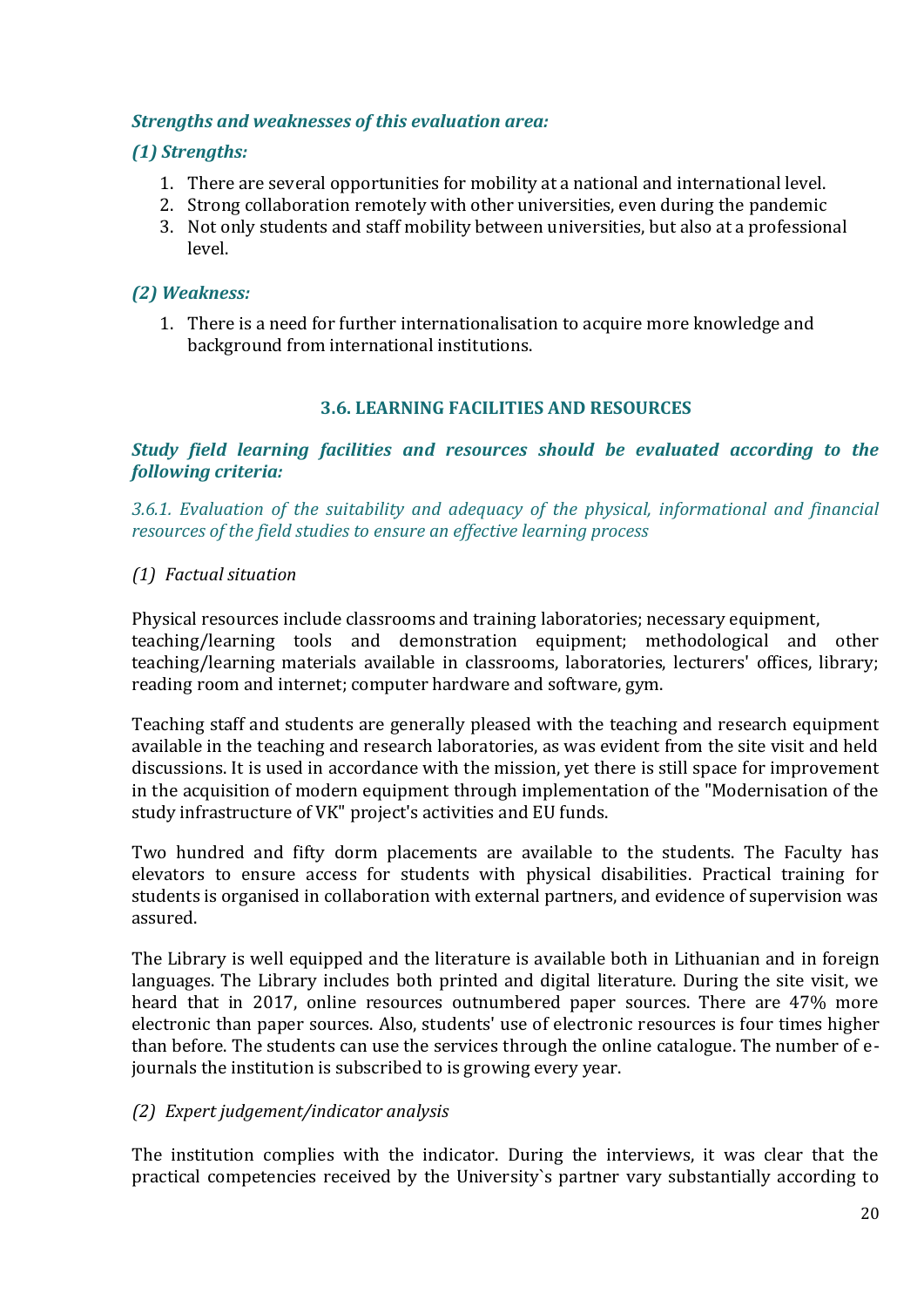students` experiences, which have to be controlled better by the University (possibly through assessing learning outcomes). Dorm rooms available to the students are quite small and students reported that some need refurbishing, however the internet services are fully functional and good.

# *3.6.2. Evaluation of the planning and upgrading of resources needed to carry out the field studies*

# *(3) Factual situation*

The Library fund for students in the study field of nutrition is complemented with publications in Lithuanian and English every year, and foreign language publications ratio is growing. Remote access to the subscribed databases, e-books, e-journals, and the Virtual Library are assured. Every year, the library subscribes to the electronic book collections of various Lithuanian and foreign publishers.

Training on the use of Library tools is organised for students.

New equipment was purchased under a current project that includes the renovation of some of the existing laboratories. Even before the project, equipment was considered quite suitable, however, this will additionally improve the conditions. Every year the dietetics programme is allocated financial resources for obtaining new equipment.

#### *(4) Expert judgement/indicator analysis*

The institution complies with the indicator. The library facilities and resources are excellent and students appreciate this support with their studies.

#### *Strengths and weaknesses of this evaluation area:*

#### *(1) Strengths:*

- 1. The steady and progressive quality enhancement of the Library services and literature.
- 2. Collaboration on students` practical competencies with the external partners.
- 3. The availability of numerous databases of titles that support high level research and teaching.

#### *(2) Weakness:*

1. Quality of the students` accommodation facilities is variable. Ongoing upgrading should continue and this relates mainly to the age of the buildings.

# **3.7. STUDY QUALITY MANAGEMENT AND PUBLIC INFORMATION**

#### <span id="page-20-0"></span>*Study quality management and publicity shall be evaluated according to the following indicators:*

#### *3.7.1. Evaluation of the effectiveness of the internal quality assurance system of the studies*

#### *(1) Factual situation*

It is clearly shown that the internal quality assurance is established by means of questionnaires evaluating the studies at different levels. After each subject an assessment is completed. Yearly reports are prepared by the professors, in all subjects they teach. Then the teachers have to comment this to the Head of the Department. Every 5 years the teaching process of this teacher is revised. The SER outlined the Vilnius`s model, where a survey is completed twice a year by the Department to analyse the quality of studies, and the results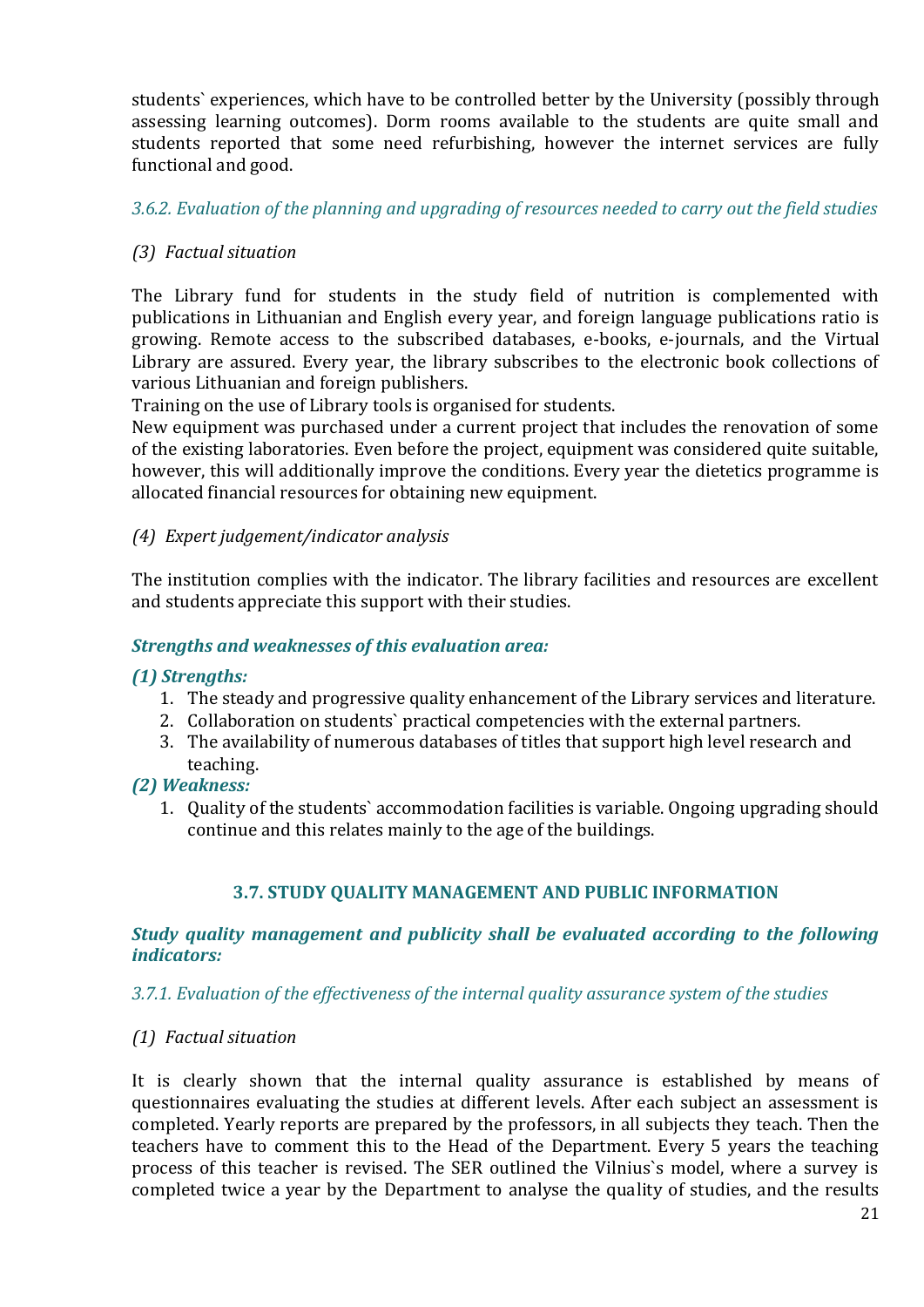are then presented to both students and teachers. The Department, supervising the Dietetics study programme in the study field of Nutrition, maintains direct and feedback with the Committee, plans and carries out the feedback of all participants in the programme, and submits the results to the Committee. The Department organizes ensuring feedback according to the Description of the VK Feedback Procedure for Improving the Quality of Studies. Monitoring of the measures is implemented routinely.

# *(2) Expert judgement/indicator analysis*

The institution complies with the indicator, as evidenced by the range of quality assurance processes. The 5-yearly cycle is a thorough process design to support staff and enhance programme quality delivery.

### *3.7.2. Evaluation of the effectiveness of the involvement of stakeholders (students and other stakeholders) in internal quality assurance*

# *(1) Factual situation*

*The study program is adjusted operatively, taking into account the comments of students, social*  partners, and the documents of the Republic. There is a clear connection with public and private institutions, including hospitals and there are programs to monitor quality (mainly using questionnaires)*.* For instance, social partners, some of them alumni, working in the public and private sector emphasized during the interview regarding that possibility. The Department actively cooperates with both employers and graduates by conducting annual surveys and survey reflection.

# *(2) Expert judgement/indicator analysis*

The institution complies with the indicator from the range of evaluation embedded within the programme. Stakeholders were positive about the processes in place, especially regarding the preparation of surveys from VK to evaluate the effectiveness of the involvement of stakeholders (students and other stakeholders) in internal quality assurance.

# *3.7.3. Evaluation of the collection, use and publication of information on studies, their evaluation and improvement processes and outcomes*

# *(1) Factual situation*

The websites of the Ministry of Education, Science, and Sport of the Republic of Lithuania and the VK contain information about the study programme Dietetics implemented in the study field of Nutrition. The learning outcomes of the programme, study subjects and their arrangement in semesters, qualification degree and professional qualification are named. It also provides information on how the competitive score is formed and, for the convenience of entrants, a calculator for this score. There are specific programs for evaluation and improvement processes and outcomes yearly by means of a publication prepared and published, which is distributed to gymnasium students at career events and when they visit the VK. Coordination is carried out at both the Faculty and the University level, and the results are publicly available.

#### *(2) Expert judgement/indicator analysis*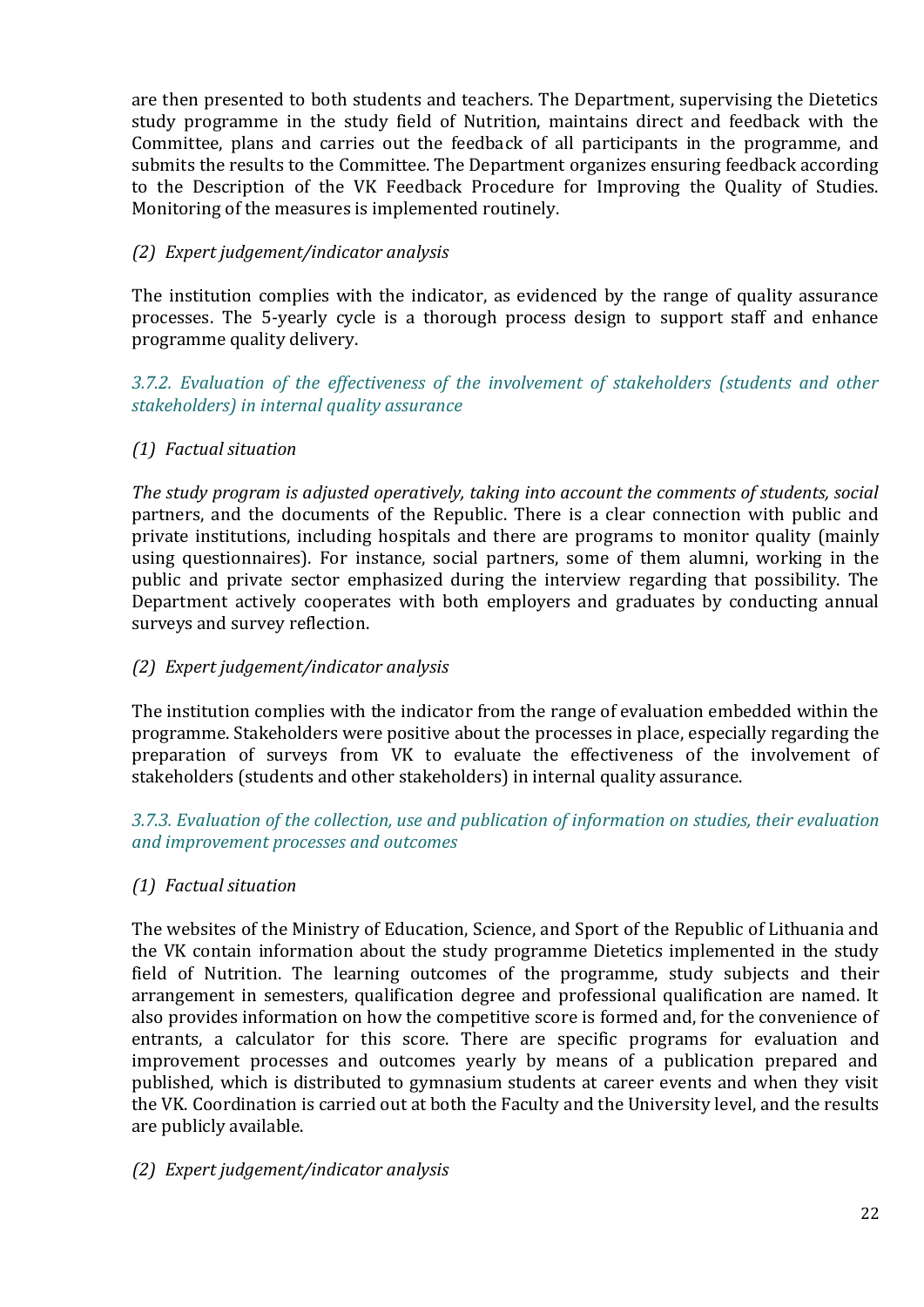The institution complies with the indicator from the evidence of the results. The data is accessible and some results are publicly available for full transparency. Collection of information on studies, their evaluation and improvement processes and outcomes are included in the annual report prepared by VK.

*3.7.4. Evaluation of the opinion of the field students (collected in the ways and by the means chosen by the SKVC or the HEI) about the quality of the studies at the HEI*

# *(1) Factual situation*

Students´ communication is assured, and if improvement is necessary, consultation with students is held. All surveys are initiated on the department level; students of the last year and graduates are included as well.

#### *(2) Expert judgement/indicator analysis*

The institution complies with the indicator, as evidenced by the survey process and results. For instance, according to 75 % of students, the studies meet their expectations, the order of teaching subjects was consistent and logical, and the knowledge and skills acquired during the studies are in demand in the labor market; 85 % think that the practical training performed during the studies is useful, there is an opportunity to participate in the project and scientific activities; according to 70 % of the respondents, the classrooms are adapted for the implementation of the study programme, there is a possibility to use special equipment, laboratories and other premises for performing independent tasks. 85 % of the final-year students consider their preparation for a professional career to be sufficient for work according to the acquired education.

#### *Strengths and weaknesses of this evaluation area:*

# *(1) Strength:*

- 1. Feedback procedure for improving the quality of studies well established.
- 2. The learning outcomes of the programme, study subjects and their arrangement in semesters, qualification degree and professional qualification are named and transparently advertised.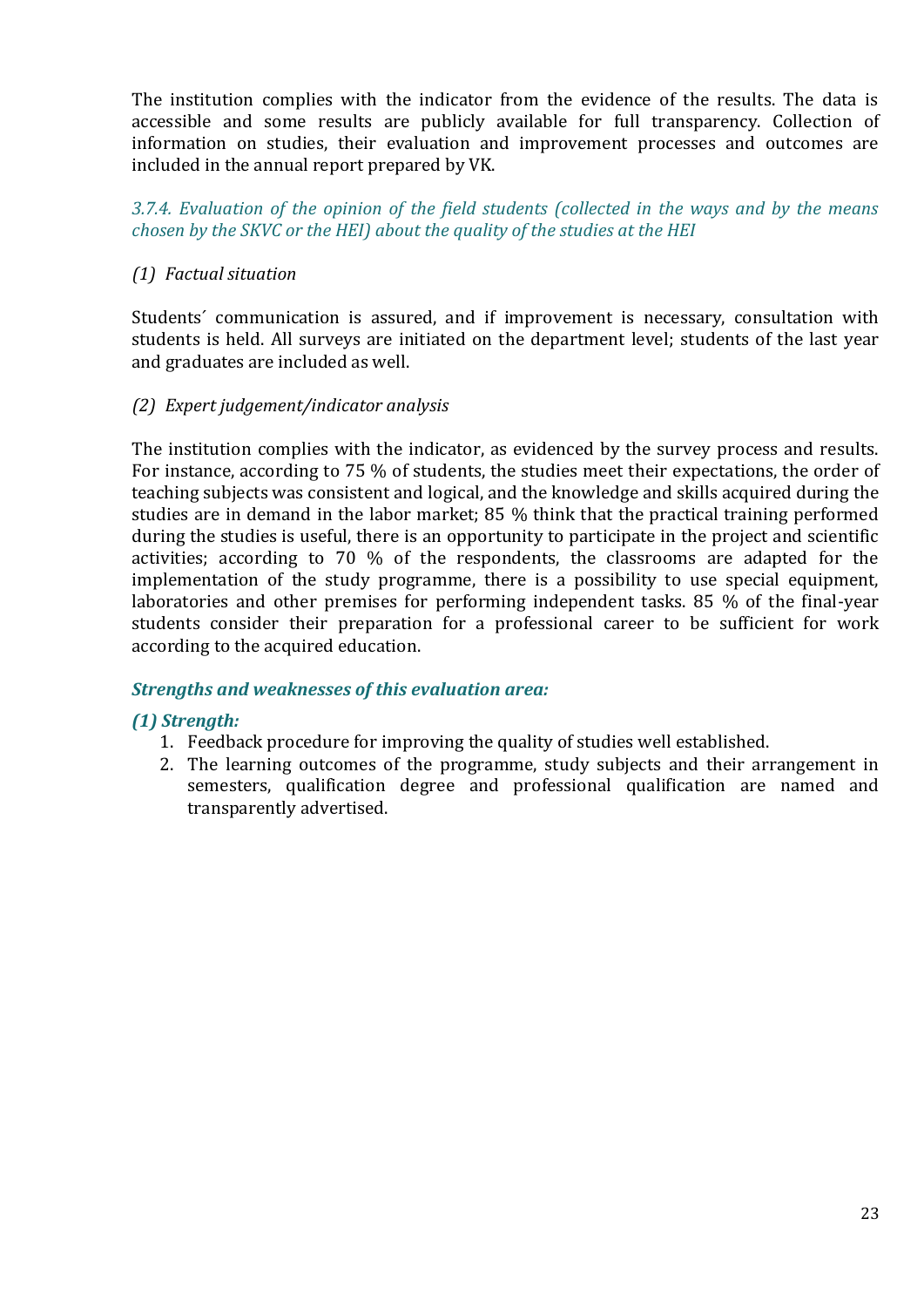# **IV. EXAMPLE OF EXCELLENCE**

<span id="page-23-0"></span>The research outputs of the academic staff are excellent and worthy of recognition.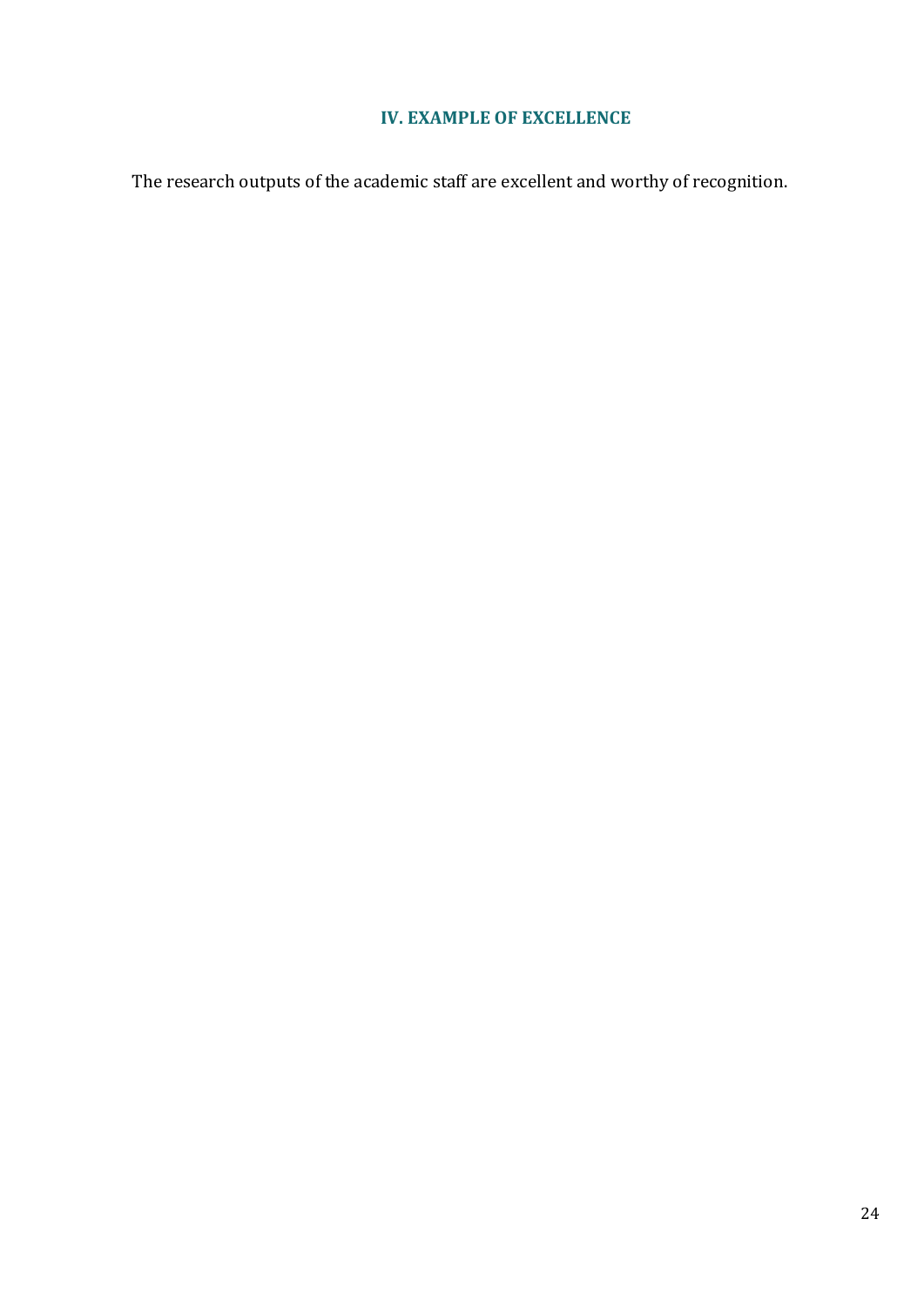# **V. RECOMMENDATIONS**

<span id="page-24-0"></span>

| <b>Evaluation Area</b>                                                      | <b>Recommendations for the Evaluation Area (study cycle)</b>                                                          |
|-----------------------------------------------------------------------------|-----------------------------------------------------------------------------------------------------------------------|
| Intended and achieved<br>learning outcomes and<br>curriculum                | Continue to update these as required.                                                                                 |
| Links between science<br>(art) and studies                                  | Continue to develop noble research areas to involve students in the<br>research process and conference presentations. |
| Student admission and<br>support                                            | Consider how students requiring additional support can have their<br>needs met.                                       |
| Teaching and learning,<br>student performance<br>and graduate<br>employment | Continue to support students to progress to a varied range of<br>employment opportunity and postgraduate study        |
| <b>Teaching staff</b>                                                       | Encourage staff to broaden collaboration networks and<br>international mobility opportunities                         |
| Learning facilities and<br>resources                                        | Ensure all accommodation meets student expectations.                                                                  |
| <b>Study quality</b><br>management and<br>public information                | Continue to publish performance data transparently                                                                    |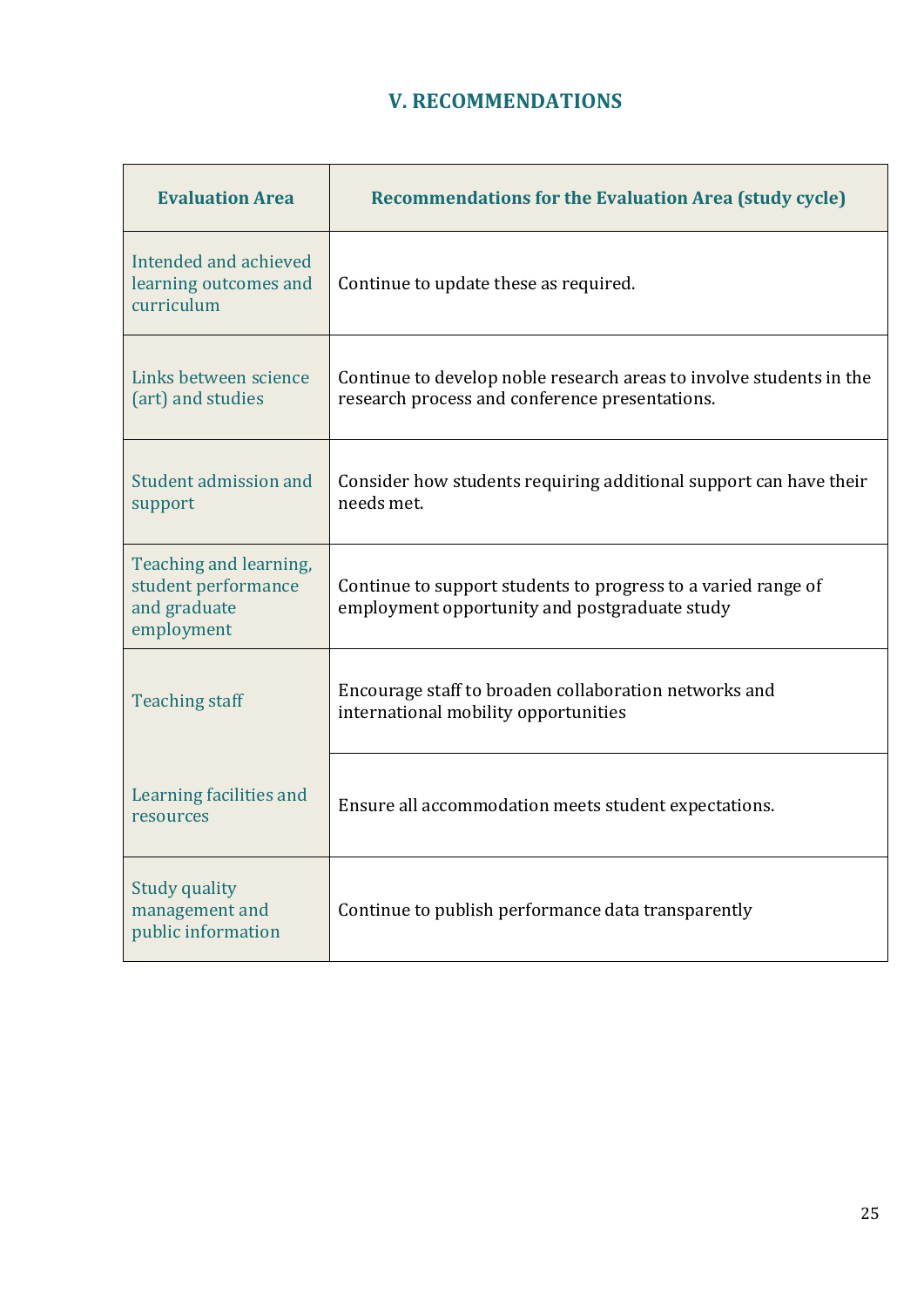# **VI. SUMMARY**

# <span id="page-25-0"></span>**Main positive and negative quality aspects of each evaluation area of the study field**  *Nutrition* **at Vilnius university of applied sciences:**

The study programme in the study field of Nutrition corresponds to the public and labour market needs and is in line with the mission, objectives of activities and strategy of the College. The programme is executed and systematically updated following the national and European strategic documents (e.g EFAD) and plans governing the policy and development of health.

The coherence between the programme content and qualification awarded enables the specialists prepared under the Nutrition study field to work in the sector. Graduates of the programme have the possibility to seek higher university education degrees by studying at universities.

The aims and expected learning outcomes under assessment are in line with the Description of Study Fields and requirements applicable to the first-cycle college studies. The level of complexity of the learning outcomes conforms to the Level 6 qualification requirements under the European and Lithuanian Qualifications Framework for higher education. The content and description of the study subjects are in line with the requirements applicable to the college and first-cycle studies, and the programme volume is sufficient in view of the expected learning outcomes. The subjects and modules are positioned in the programmes consistently.

In preparation of the final theses, the students select the topic and apply them to produce a report. This allows the students to tailor their studies further.

The College has a transparent motivation system for staff involvement in scientific research including financial support and special awards to staff and students. Conditions for the involvement of the students in scientific research exist and consist of different mechanisms incl. annual research conferences.

The panel believe that the position of the college in the market is very good.

The experts find that the college tries to foster the mobility of students to a reasonable extent and the academic, financial, social, psychological and personal support provided to the students and study information and study counselling offered by the college are suitable and adequate. The variety of feedback is a good method for reaching all students, taking into account the variety of tasks they are given and the variety of their personalities. The experts appreciate that students have the chance to submit their thoughts on the study content, including their opinion on the teaching methods at the end of each semester.